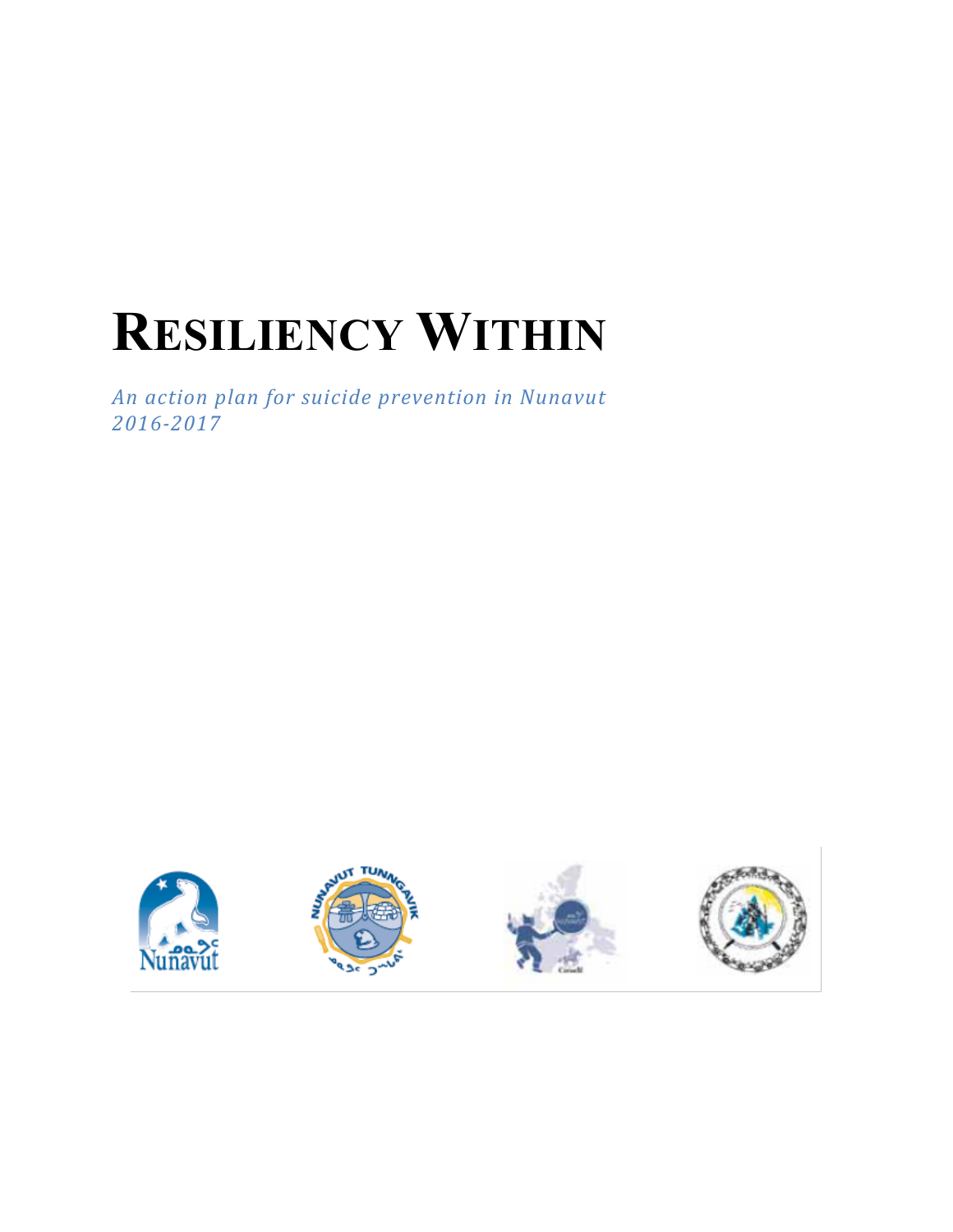## **Resiliency Within An action plan for suicide** p**revention in Nunavut 2016-2017**

**A partnership between**

**The Government of Nunavut 1 (877) 212-6438 www.gov.nu.ca**

**Nunavut Tunngavik Incorporated 1 (888) 646-0006 www.tunngavik.com**

**Royal Canadian Mounted Police, V-Division (867) 979-0123 www.rcmp-grc.gc.ca**

**Embrace Life Council 1 (866) 804-3234 www.inuusiq.com**

**To get involved or for more information contact: Kim Masson, Executive Director, Embrace Life Council (867) 975-3233 kmasson@inuusiq.com**

**Published March 2016**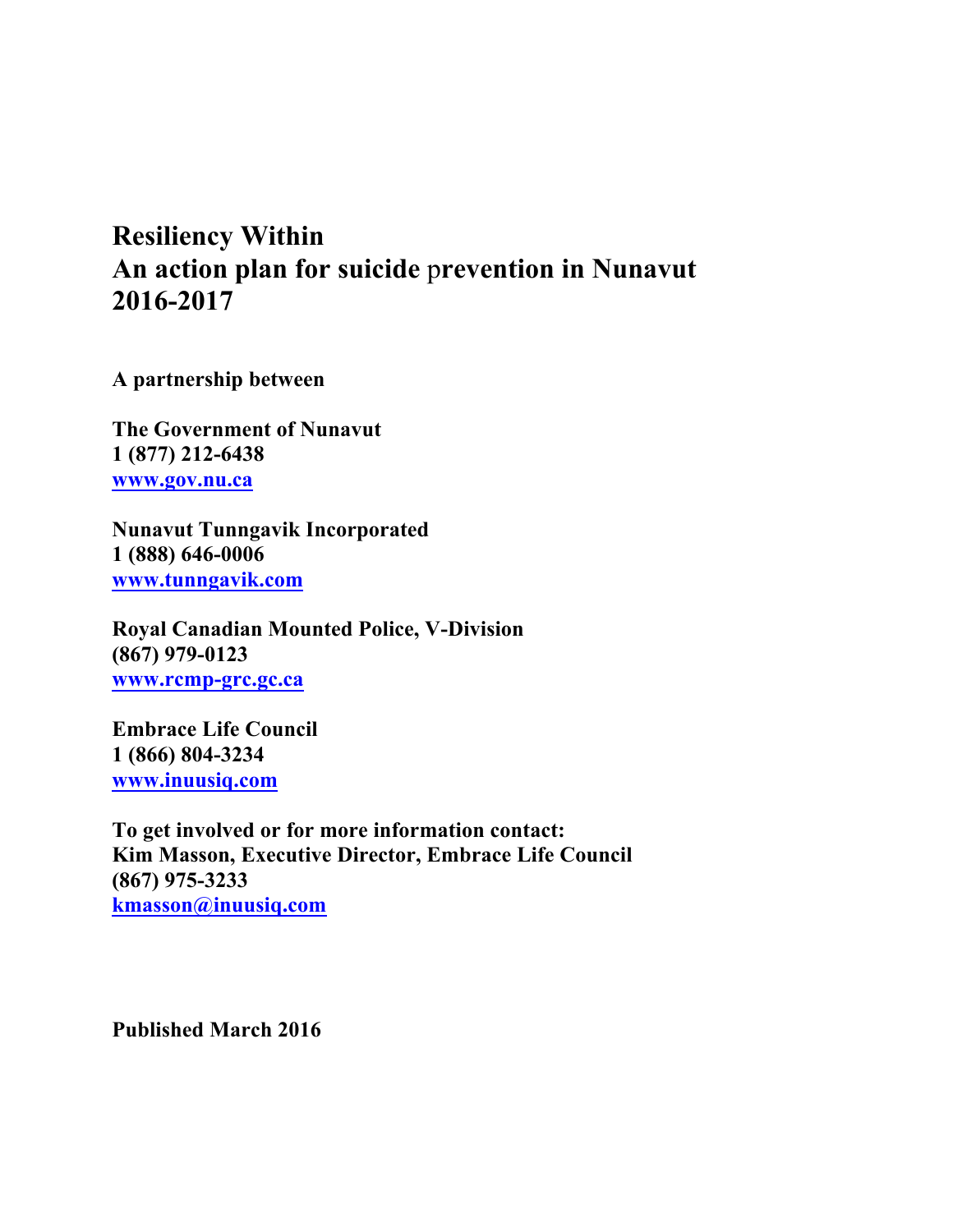#### **ACKNOWLEDGEMENTS**

The partners respectfully acknowledge the individuals, families, communities and organizations who work to prevent suicide and improve well-being in Nunavut. Your continued dedication to helping those in need is highly valued as we move forward together to reduce the incidence of suicide in our Territory.

#### **WHERE TO TURN**

There is help. Here are a few resources and supports available to individuals and organizations.

There are several options for anyone feeling suicidal. Call your community health centre and ask for the mental health worker or psychiatric nurse to talk about your feelings, addictions or treatment. Ilisaqsivik Society in Clyde River offers face-to-face and telephone counselling in Inuktitut and English. You can call the Kamatsiaqtut Help Line all day, every day. Visit your library for books and resources. There are people all around who love you. Tell a family member, elder, school counsellor or faith member what you are going through.

For caregivers, respite care is available. Call your community health centre and speak with the mental health worker. If someone you care about is in danger of hurting themselves or another, call the RCMP.

For community organizations, there are resources and training programs to develop local capacity, reduce risk factors and increase protective factors. The Isaksimagit Inuusirmi Katujjiqaatigiit Embrace Life Council provides resources and training for teachers and community members. Ilisaqsivik Society offers a training program for counsellors and facilitators. Qaujigiartiit Health Research Centre offers a parenting program and youth mental wellness camp. Get involved in your community's Wellness Committee which receives funding to support local initiatives.

There are many more resources available through national and regional Inuit organizations, community groups, faith organizations and individuals. We all care.

**Illisaqsivik Society** 1-888-331-4433 English & Inuktitut, Monday - Friday, 8:30 a.m. - 5:00 p.m. Isaksimagit Inuusirmi Katujjiqaatigiit Embrace Life Council www.inuusiq.com 1 (866) 804-2782

Kamatsiaqtut Help Line (24/7) 1-800-265-3333 1-867-979-3333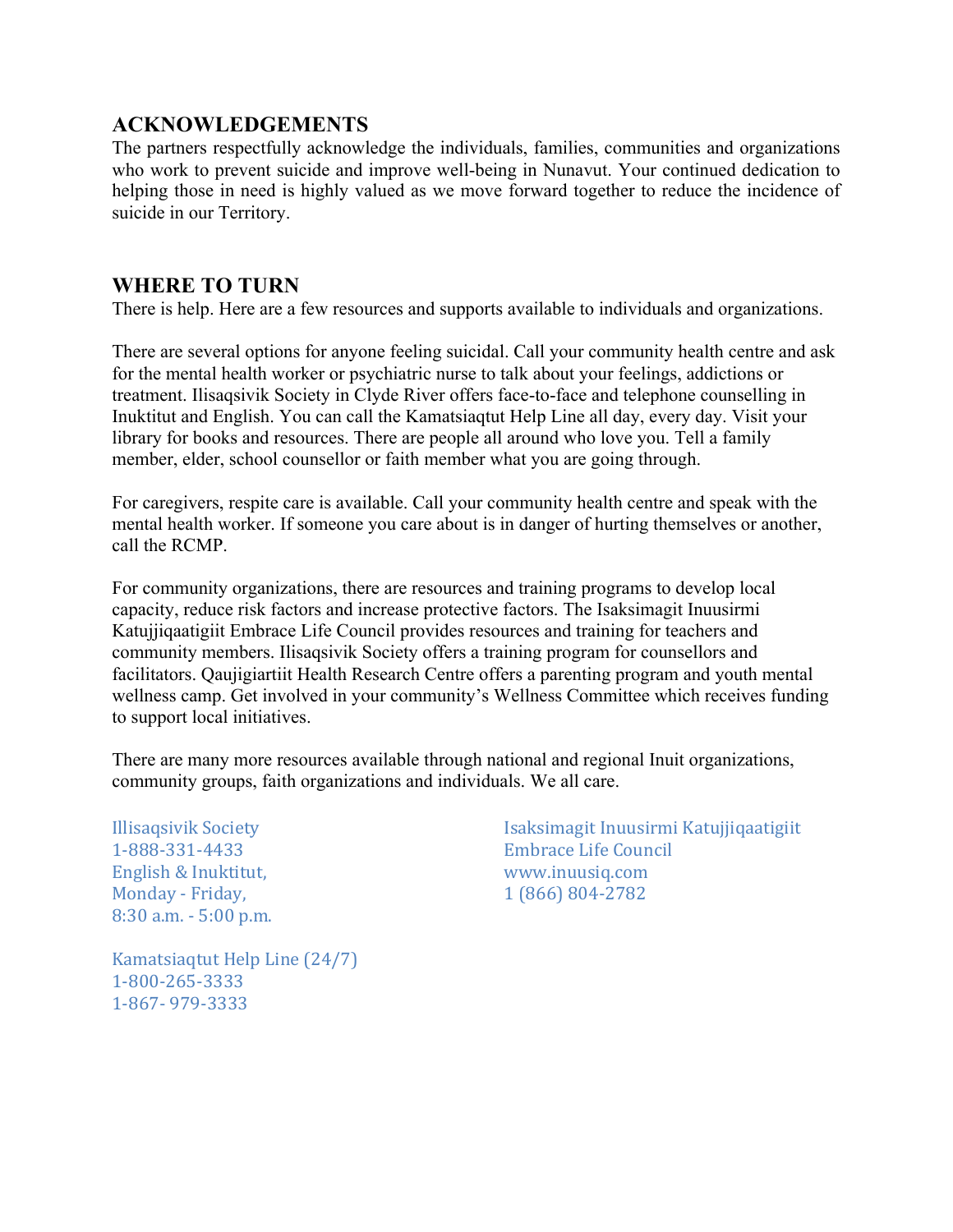#### **BACKGROUND**

In 2004, through a partnership of the Government of Nunavut, Nunavut Tunngavik Incorporated, the Royal Canadian Mounted Police V-Division and many caring stakeholders, the Embrace Life Council was established to coordinate initiatives in suicide prevention.

In 2008, the Government of Nunavut (GN), Nunavut Tunngavik Incorporated (NTI), the Royal Canadian Mounted Police V-Division (RCMP) and the Embrace Life Council (IIKELC) formed a partnership to create a strategy to prevent suicide. A review of evidence-based research sought to identify suicide reduction methods from other jurisdictions. The partners sought input from Nunavummiut through a discussion paper<sup>1</sup>, community consultation and targeted discussions with key stakeholders involved in suicide prevention. In October 2010, the Partners released the Nunavut Suicide Prevention Strategy<sup>2</sup> (NSPS).

In September 2011, an Action Plan<sup>3</sup> outlining steps, to March 2014, to reach the vision of the NSPS was released. The Partners addressed knowledge and service gaps in mental health and suicide prevention as the eight commitments were addressed. In March 2014, this Action Plan was extended to allow for an evaluation.

Nunavut's Chief Coroner called an inquest into suicide, in January 2014, after the high level of suicide in 2013. The inquest, held in September 2015, heard testimony from family members, clinicians, researchers and partners of the NSPS. The jury produced eighty-nine recommendations in their verdict.

At the conclusion of the inquest, the Partners committed to reviewing the jury recommendations and continuing their partnership in suicide prevention. Nunavut Premier Peter Taptuna declared a crisis on October 25, 2015 and named Paul Okalik as Minister responsible for Suicide Prevention and Chair of the Quality of Life Cabinet Committee.

On January 8, 2016, Partners of the NSPS re-adopted the strategy's vision, goals and approaches to suicide prevention and agreed to jointly developing Action Plans, consistent with the jury's verdict.

<sup>&</sup>lt;sup>1</sup> Qaujijausimajuni Tunngavigarniq, the discussion paper is available on-line at http://tunngavik.com/2009/04/14/usingknowledge-and-experience-as-a-foundation-for-action/<br><sup>2</sup> The Nunavut Suicide Prevention Strategy is available online at

http://gov.nu.ca/sites/default/files/files/NSPS\_final\_English\_Oct%202010(1).pdf

<sup>&</sup>lt;sup>3</sup> The NSPS Action Plan is available online at http://www.gov.nu.ca/sites/default/files/files/nsps-eng.pdf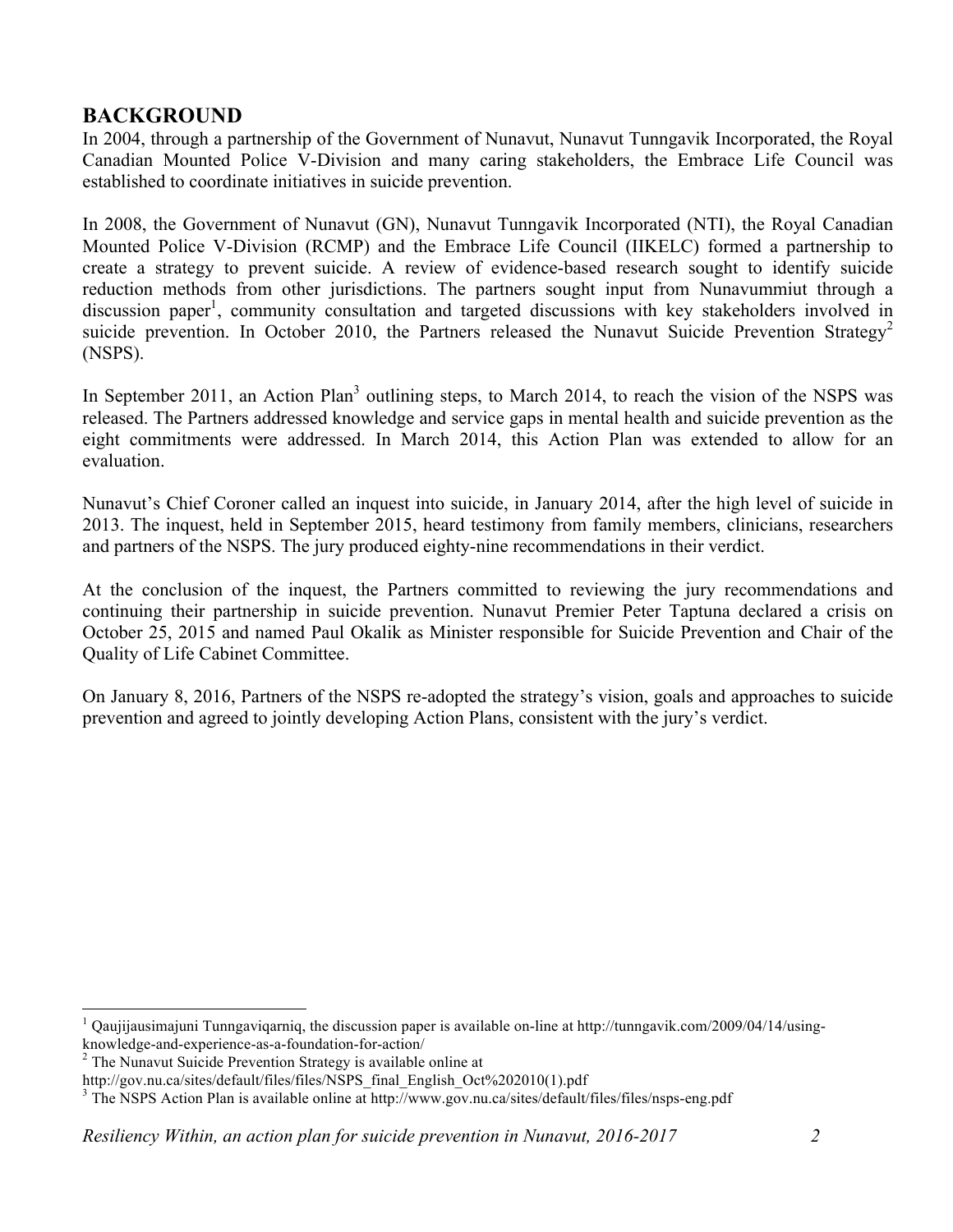#### **RESLIENCY WITHIN**

The NSPS and 2011-2014 Action Plan both called for ongoing input from stakeholders and communities. The Plan was envisioned as a living document with room to support community initiatives throughout its three-year delivery schedule. The Partners acknowledge that more progress could have been made.

Since the strategy's release in 2010, there have been culturally relevant, evidence-based programs developed in Inuit parenting and youth mental health. Inuit counsellor training programs have been developed by wellness organizations to meet the need for community counsellors and as a result of residential school treatment programs. Wellness committees and community organizations have increased capacity and seek additional support. These programs develop and foster resiliency within individuals and communities.

The jury's verdict specifically called for better engagement of stakeholder organizations in the development of a second action plan. The NSPS Partners recognize the need for meaningful stakeholder engagement and community development. A Summit for suicide prevention will be held in the spring of 2016 to meet this need and develop networks amongst communities and service providers. A longer-term plan will be produced from the Summit.

As a result, Resiliency Within, an Action Plan for Suicide Prevention in Nunavut, is a one-year plan for the 2016-2017 fiscal year. It is organized along the original eight commitments of the NSPS. It allows NSPS Partners to undertake important work to implement the jury's verdict, build on successes of the previous Action Plan and engage stakeholders for a longer-term plan to foster and support resiliency within Nunavummiut and our communities.

#### **PARTNERS**

The Government of Nunavut, Nunavut Tunngavik Incorporated, the Royal Canadian Mounted Police and the Embrace Life Council, partners in the creation of the Nunavut Suicide Prevention Strategy, have worked in close collaboration for twelve years to prevent suicide. The Partners have experienced ongoing benefits and successes of working together and acknowledge the contribution of each other.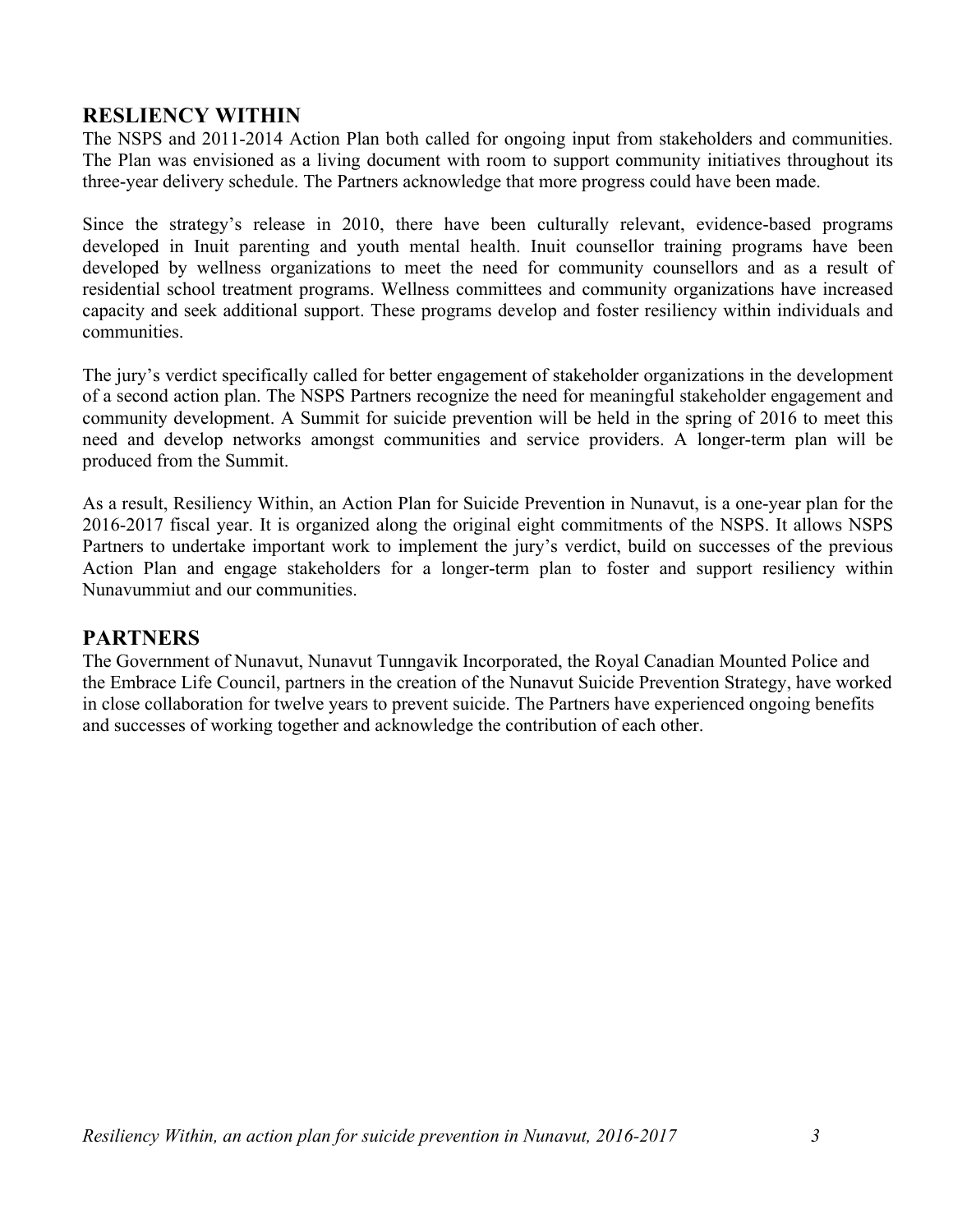## **COMMITMENT 1: FOCUSED AND ACTIVE APPROACH**

Transforming the way suicide prevention happens in Nunavut requires focused and active participation by the Partners, stakeholders and individuals. The GN recommits to improving its overarching approach to suicide prevention, and ensuring that each department's activities respond to the suicide crisis. In line with the jury's verdict, the Partners recognize that transforming the way suicide prevention happens requires focused and active approach by other levels of government, other levels of Inuit organizations and community organizations.

#### **OBJECTIVE**

• Mobilize organizations and individuals to participate in suicide prevention

| Priori<br>rities | ead<br>$- - - - - -$ |
|------------------|----------------------|
|                  |                      |

| <b>Quality of Life Secretariat</b><br>The Quality of Life Secretariat is the GN lead on development of suicide<br>prevention, intervention and postvention strategies and<br>action plans.<br>interdepartmental coordination for implementation and reporting. The Quality of<br>Life Secretariat is headed by an Associate Deputy Minister and reports directly to<br>the Minister responsible for Suicide Prevention.<br>Jury recommendation 1.a.36 and 2.a.i.3 | <b>GN</b> Health |
|-------------------------------------------------------------------------------------------------------------------------------------------------------------------------------------------------------------------------------------------------------------------------------------------------------------------------------------------------------------------------------------------------------------------------------------------------------------------|------------------|
| <b>Nunavut Suicide Prevention Summit</b><br>A Summit will be held in early 2016 to engage stakeholder organizations at all<br>levels (national, territorial, Inuit, regional and community) in the development of a<br>long-term Action Plan and fulfilling the commitments of the Strategy. Partners<br>will incorporate Inuit Qaujimajatuqangit and develop a research agenda.<br>Jury recommendation 1.a.3, 1.a.6, 1.a.30, 2.f and 1.a.22                      | <b>GN</b> Health |
| <b>Human Resources</b><br>A dedicated NTI staff person to focus on suicide prevention and mental health<br>from an Inuit organization.<br>Jury recommendation 1.a.33<br>NTI in-kind contributions include advocacy, research, compiling of data and<br>briefing notes for Board of Directors, ISCDAC and Article 32 working group,<br>acting on resolutions and incorporating into action items related to suicide<br>prevention.                                 | <b>NTI</b>       |
| <b>Protocols</b><br>Create, update, implement and monitor cross-departmental and cross-sector<br>protocols related to suicide prevention, response and follow-up.<br>Jury recommendation 1.a.9 and 2.a.iii.4                                                                                                                                                                                                                                                      | <b>GN</b> Health |

*Resiliency Within, an action plan for suicide prevention in Nunavut, 2016-2017 4*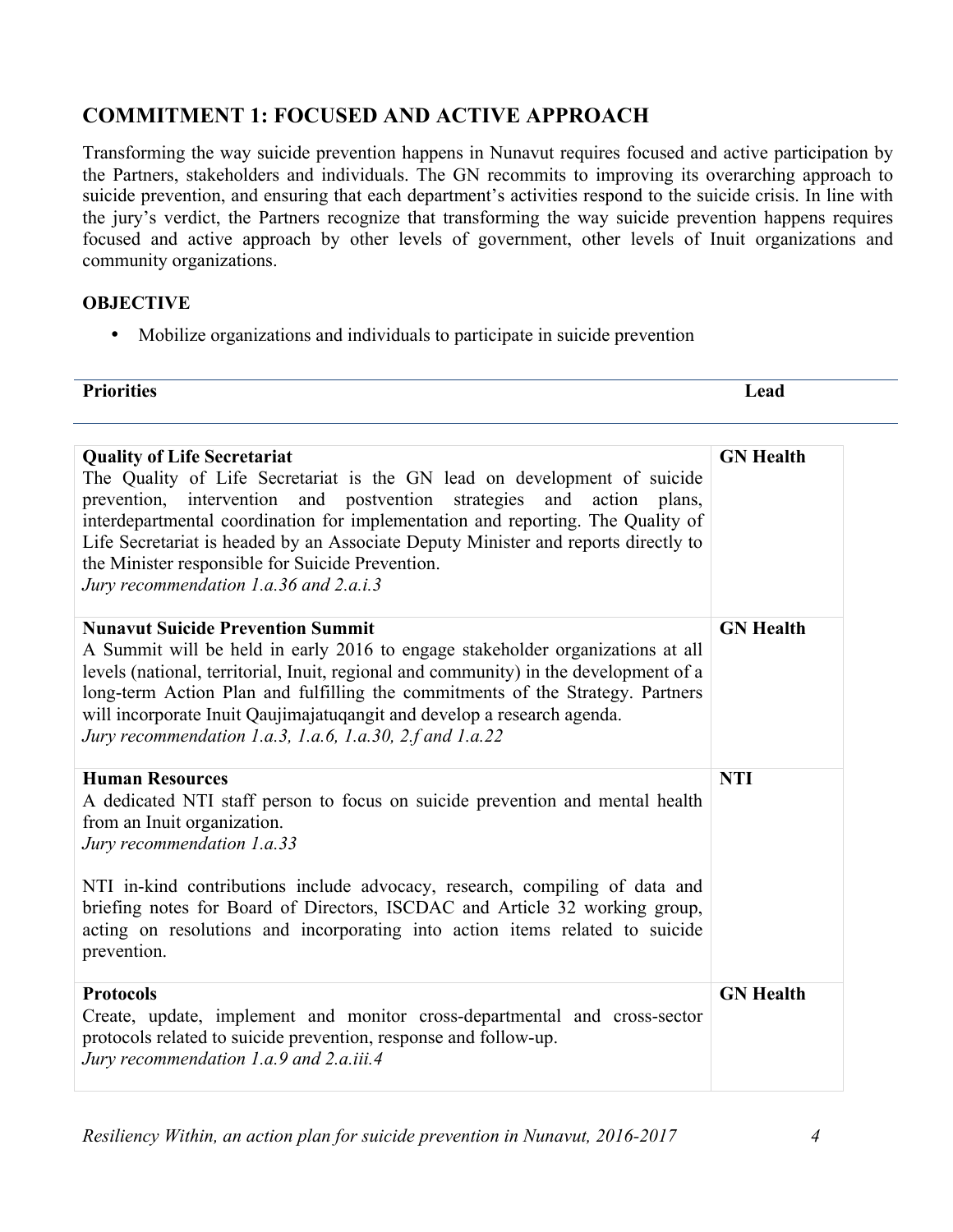| <b>Inuit Social Cultural Development Advisory Council</b>                  | NTI |
|----------------------------------------------------------------------------|-----|
| The ISCDAC and Article 32 working group shall meet biannually with suicide |     |
| prevention as a standing agenda item. This will provide an opportunity for |     |
| stronger engagement of RIAs and community stakeholders in guiding and      |     |
| strengthening collaborative efforts in suicide prevention.                 |     |
|                                                                            |     |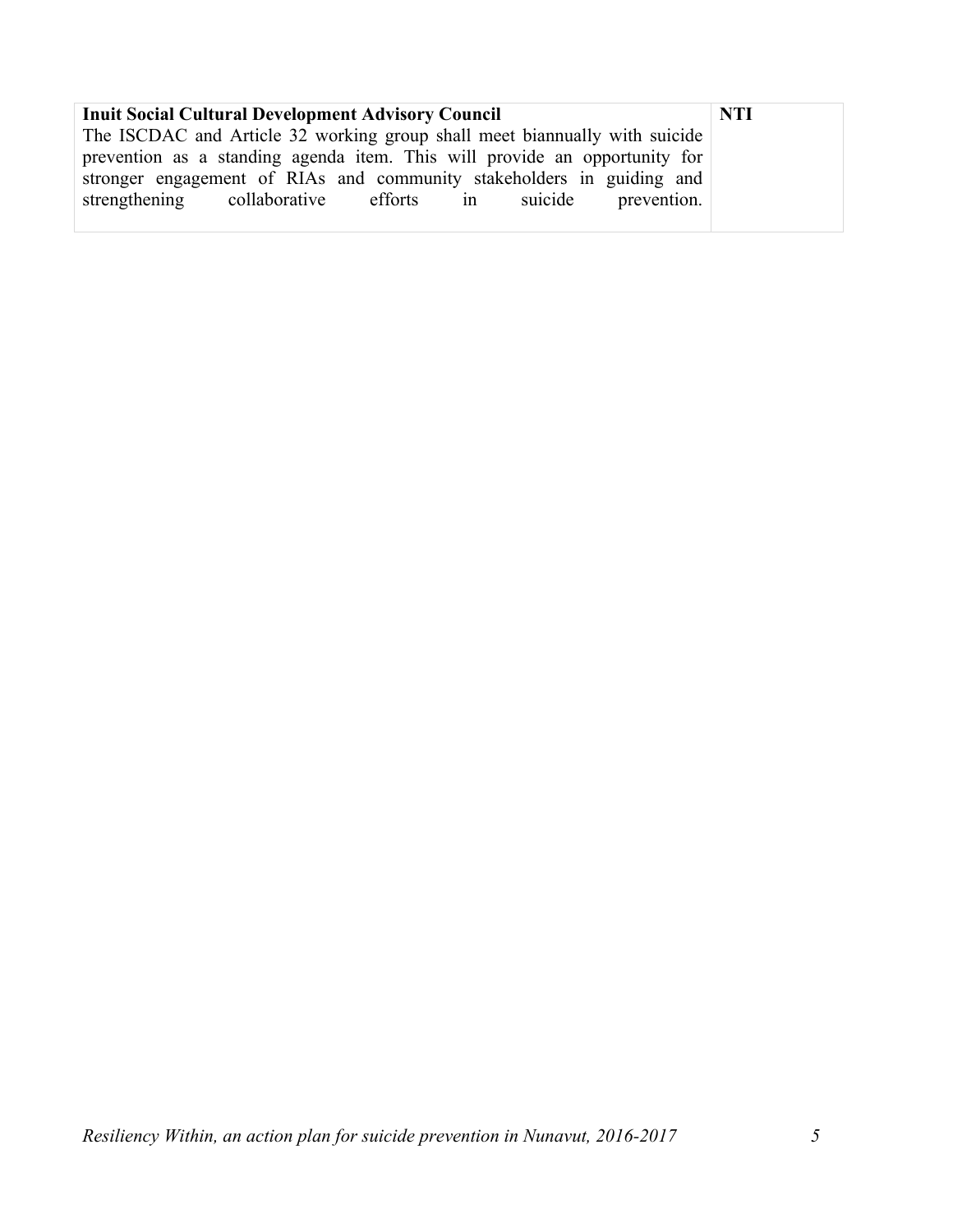## **COMMITMENT 2: CONTINUUM OF MENTAL HEALTH SERVICES**

Providing a comprehensive continuum of care- from diagnosis to clinical counselling to community-based Inuit healing- will improve well-being and reduce the level of risk. The Partners commit to working together to address the current gaps in service, to build a larger cadre of mental health professionals and to improve the cultural appropriateness of mental health services.

#### **Objectives**

• Nunavummiut have access to a continuum of mental health services

| <b>Priorities</b><br>ead<br>- - - - -<br>______ |  |
|-------------------------------------------------|--|

| <b>Mobile Trauma Response Team</b><br>Ilisaqsivik's mobile trauma response team provides care, counselling and healing<br>to Inuit communities and Inuit language clients across the territory with four<br>counsellors.<br>Jury recommendation 1.b.i.2                                                     | <b>Ilisaqsivik</b><br>(GN Health) |
|-------------------------------------------------------------------------------------------------------------------------------------------------------------------------------------------------------------------------------------------------------------------------------------------------------------|-----------------------------------|
| <b>Family Oriented Safety Plans</b><br>Train mental health staff to increase the knowledge and skills to effectively<br>develop safety plans with family members and provide culturally appropriate<br>counselling.<br>Jury recommendation 2.a.iii.5                                                        | <b>GN</b> Health                  |
| <b>Mental Health in Corrections</b><br>The department of Health will base a registered mental health nurse in<br>Makigiarvik, available by TeleHealth for the other correctional facilities, to assess<br>and treat inmates.<br>Jury recommendation 1.b.i.2                                                 | <b>GN</b> Health                  |
| <b>Youth and Addictions Positions</b><br>Fill the Youth Mental Health Specialist and Addictions Specialist positions within<br>the Department of Health.<br>Jury recommendation 2.a.iii.3                                                                                                                   | <b>GN</b> Health                  |
| <b>Facility Standards</b><br>Review the operations of the mental health facilities in Iqaluit and Cambridge<br>Bay. Develop facility standards. Develop operational plans for the facility in<br>Rankin Inlet that can be implemented once building renovations are complete.<br>Jury recommendation 1.a.10 | <b>GN</b> Health                  |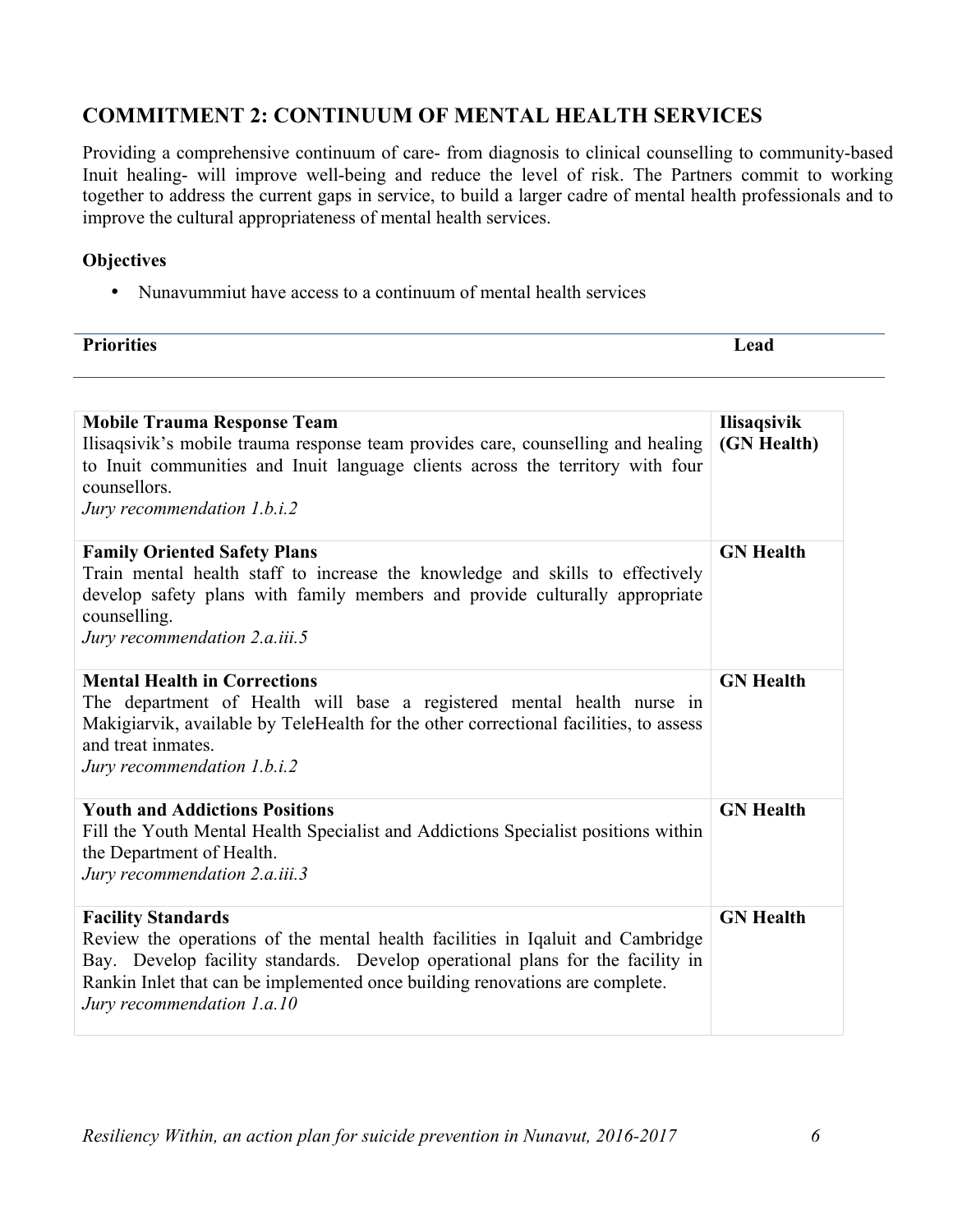| <b>Inuktitut Toll-free Telephone Counselling</b><br>Ilisagsivik provides toll-free telephone counselling to clients across the territory in<br>Inuktitut and English, using their base counsellors.<br>Jury recommendation 1.b.i.2                  | <b>Ilisaqsivik</b><br>(GN Health) |
|-----------------------------------------------------------------------------------------------------------------------------------------------------------------------------------------------------------------------------------------------------|-----------------------------------|
| <b>Psychiatric Nursing Standards</b><br>Ensure consistent delivery of quality mental health services through the<br>development of standards for Community Psychiatric Nurses practicing in<br>Nunavut.<br>Jury recommendation 1.b.i.2              | <b>GN</b> Health                  |
| <b>Mental Health Act</b><br>Finalize the review of the Mental Health Act, including provisions that allow for<br>information sharing and greater family involvement in responding to suicide risk<br>and attempts.<br>Jury recommendation 2.a.iii.5 | <b>GN</b> Health                  |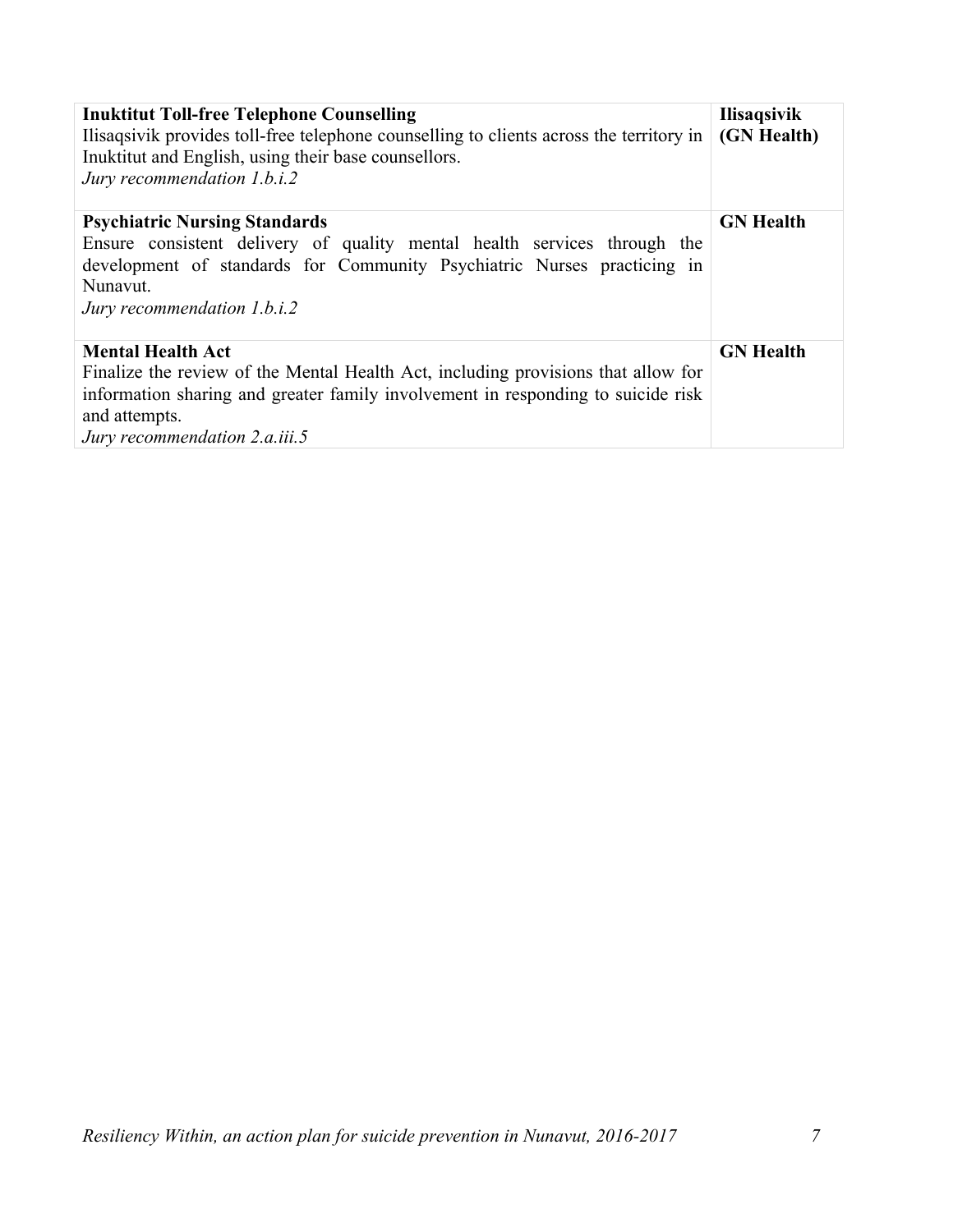## **COMMITMENT 3: EQUIP YOUTH TO COPE WITH ADVERSITY**

Much more can be done to ensure that exposure to adverse live events or negative emotions does not lead to negative behaviour. The Partners commit to provide a stronger protective foundation for youth to realize their true potential, including but not limited to public campaigns against physical and sexual assault and parenting classes. In addition, the Partners commit to provide training opportunities for youth to cope with negative emotions, such as providing anger management courses, mental health related school supports, and greater access to healthy activities such as sports or on the land camps.

#### **Objectives**

• Equip our growing youth population with skills and knowledge

| <b>Priorities</b>                                                                                                                                                                                                                                                                                                                                                                                                                                                                                                                                                            | Lead                                                                       |
|------------------------------------------------------------------------------------------------------------------------------------------------------------------------------------------------------------------------------------------------------------------------------------------------------------------------------------------------------------------------------------------------------------------------------------------------------------------------------------------------------------------------------------------------------------------------------|----------------------------------------------------------------------------|
| <b>Youth Mentorship Program</b><br>Pilot the replication of a successful afterschool youth program which is run by<br>high school students. The program provides positive social interaction, builds life<br>skills, and provides opportunities to interact with local Elders.<br>Jury recommendation 2.a.iv.2                                                                                                                                                                                                                                                               | <b>GN</b> Health                                                           |
| <b>Train Staff to Integrate Be Safe! in Classrooms</b><br>Once approved for use in a program of study, educators will require training on<br>how to use this resource. This will be done through dedicating in-servicing time or<br>other mechanisms for delivery of department-mandated training to schools.<br>Jury recommendation 2.a.ii.1                                                                                                                                                                                                                                | <b>GN Education</b>                                                        |
| <b>Makimautiksat Youth Camp Facilitator Training</b><br>Makimautiksat is an evidence-based youth camp which equips Nunavut youth<br>with critical life skills and knowledge that foster positive mental health and<br>wellness. This funding will allow delivery of seven facilitator training workshops.<br>Jury recommendation 2.a.iv.2, 1.b.ii and 2.f                                                                                                                                                                                                                    | Qaujigiartiit<br><b>Health</b><br><b>Research</b><br>Centre<br>(GN Health) |
| <b>Hunter Education Program</b><br>Develop a Hunter Education program to encourage knowledge about harvesting<br>methods and protocols including Inuit Qaujimajatuqangit.<br>Jury recommendation 2.a.iv.2 and 1.b.ii                                                                                                                                                                                                                                                                                                                                                         | <b>GN</b><br><b>Environment</b>                                            |
| <b>Review and Pilot Resources</b><br>The Department of Education will formally review Be Safe!, Arctic Shield and, as<br>resources permit, other third party programs to ensure they appropriately support<br>Nunavut curricular outcomes and are placed in the appropriate level/range. Any<br>necessary adaptations will be undertaken (such as translation, images, content<br>modification) to ensure it is appropriate for Nunavut students. This results in pilot<br>testing and seeking formal approval for use in schools.<br>Jury recommendation 2.a.ii.1, 2.a.ii.4 | <b>GN Education</b>                                                        |

*Resiliency Within, an action plan for suicide prevention in Nunavut, 2016-2017 8*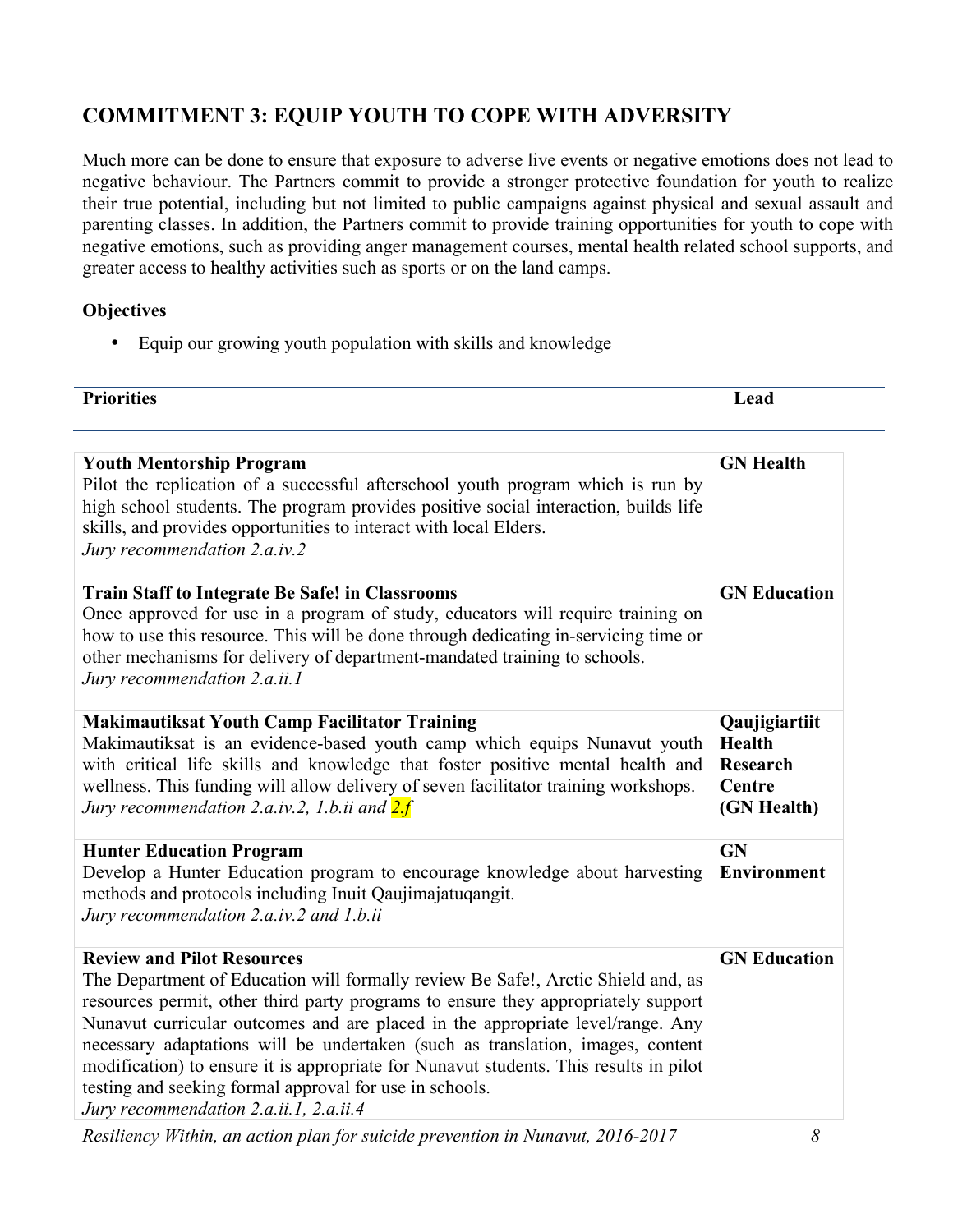| <b>Expand K-2 Guided Reading Books</b><br>Development of classroom sets of levelled guided reading books is ongoing for<br>Inuktitut. Identification of key themes and topics and linkages to curricular<br>outcomes is be followed by the production of either additional classroom books or<br>supplementary books which can be shared with the public.                                                                                                                                                                           | <b>GN Education</b> |
|-------------------------------------------------------------------------------------------------------------------------------------------------------------------------------------------------------------------------------------------------------------------------------------------------------------------------------------------------------------------------------------------------------------------------------------------------------------------------------------------------------------------------------------|---------------------|
| <b>Review Nunavut Health Curriculum</b><br>Conduct a review of existing K-12 Health outcomes with an initial focus on K-9 in<br>order to ensure that there are age and developmental stage appropriate<br>expectations for learners in relation to social emotional resources. This is the<br>precursor to piloting or implementing third-party learning resources. The results of<br>the review will be shared with all NSPS partners, by September 2016, to obtain<br>additional input.<br>Jury recommendation 2.a.9 and 2.a.ii.2 | <b>GN Education</b> |
| <b>Social Emotional Learning Programming</b><br>Review evidence-based programming that is suitable for use by mental health staff<br>in various settings for school-aged children/youth to facilitate social emotional<br>learning. Select an appropriate program and develop a plan for it to be piloted<br>and/or adapted for use in Nunavut.<br>Jury recommendation 1.a.28 and 2.a.7                                                                                                                                             | <b>GH</b> Health    |
| <b>Youth Programming Communications</b><br>Youth Center Environmental Scan to be shared and communicated to all<br>communities through social media communications, with a focus on sharing best<br>practices on youth-focussed health & wellness activities and youth engagement.<br>Jury recommendation 1.a.17                                                                                                                                                                                                                    | <b>NTI</b>          |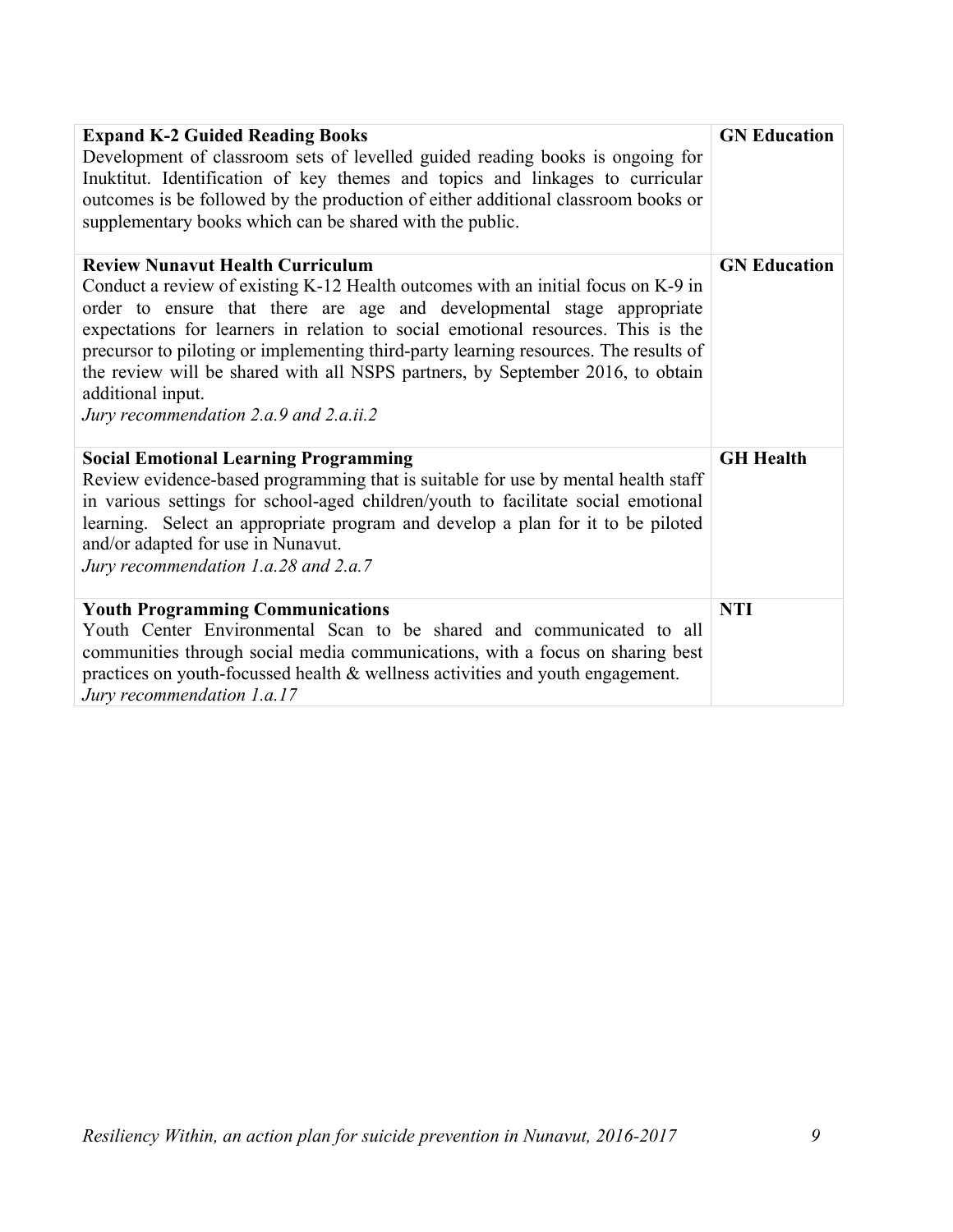## **COMMITMENT 4: TRAINING**

Nunavummiut wish to be able to provide support to friends, neighbours or clients who may be at risk of suicide. Training such people to recognize the signs of suicidal ideation, and equipping them with the tools and techniques to talk to people at risk and link them to proper care, will help make Nunavut communities responsive to suicidal behaviour. Nunavut-specific suicide intervention training will be delivered across the territory to people who work with high-risk segments of the population, and to others who wish to be leaders in suicide intervention within their community. Furthermore, Partners recognize the importance of training frontline staff, particularly those new to their positions, on the history of Nunavut, Inuit culture, cultural sensitivity, risk and protective factors and prevention measures.

#### **Objectives**

• Individuals feel competent providing support, in their jobs and as community members

| <b>Priorities</b> | -   |
|-------------------|-----|
|                   | ead |
|                   |     |

| <b>ASIST Delivery, Train the Trainer, Evaluation</b><br>Uqaqatigiiluk! Talk About It! Applied Suicide Intervention Skills Training<br>(ASIST) requires updated materials, additional trainers, especially Inuit language<br>trainers, expanded delivery and evaluation.<br>Jury recommendation 1.a.19, 1.a.19.b, 1.a.20, 2.a.3, 2,a.4, 2.a.vi.1 | <b>GN</b> Health                                                   |
|-------------------------------------------------------------------------------------------------------------------------------------------------------------------------------------------------------------------------------------------------------------------------------------------------------------------------------------------------|--------------------------------------------------------------------|
| <b>Cultural Sensitivity Training</b><br>Partners will develop and pilot a training program, in-person and online delivery,<br>for frontline staff on the history of Nunavut, Inuit culture, cultural sensitivity,<br>cultural safety, risk and protective factors and prevention measures.<br>Jury recommendation 1.a.12, 2.a.v.1 and 2.b       | GN<br>FS.<br>(Health,<br>C&H,<br><b>Education</b> )<br><b>RCMP</b> |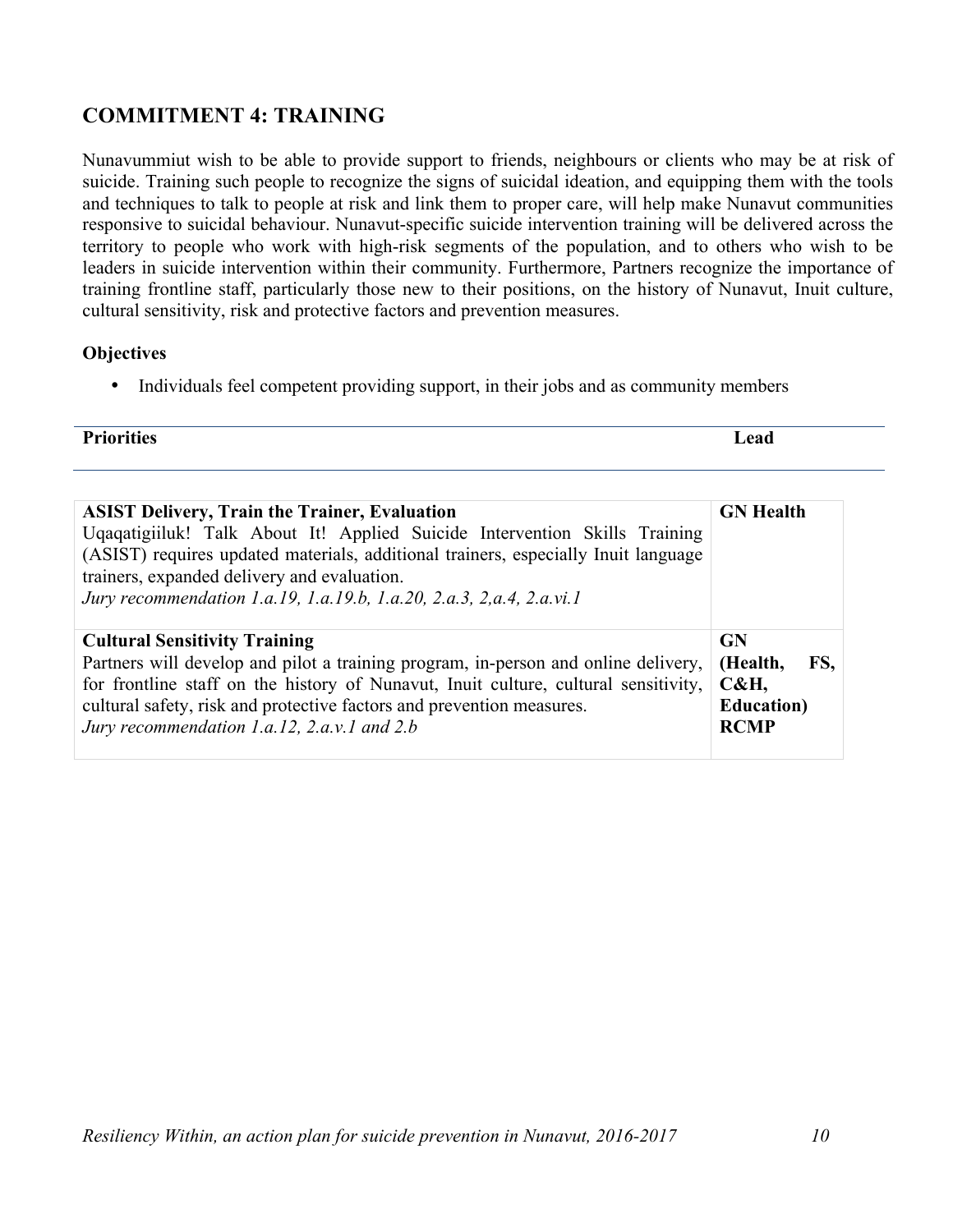## **COMMITMENT 5: RESEARCH FOR UNDERSTANDING**

Partners recognize that research regarding suicide in Nunavut is critical to better understand the issue, inform policy and program decisions, and allow for accountability based on results rather than public or political perceptions. The Partners commit to undertake, support and share research that allows for suicidal behaviour to be better understood. The Partners also agree to monitor and evaluate activities related to the implementation of the Nunavut Suicide Prevention Strategy

#### **Objectives**

• To better understand the issues, inform policy and program decisions

| <b>Priorities</b>                                                                                                                                                                                                                                                                                                                                           | Lead                |
|-------------------------------------------------------------------------------------------------------------------------------------------------------------------------------------------------------------------------------------------------------------------------------------------------------------------------------------------------------------|---------------------|
| <b>Mental Health Data</b>                                                                                                                                                                                                                                                                                                                                   | <b>GN</b> Health    |
| Develop capacity to collect and report comprehensive data regarding suicide<br>attempts and completions in order to inform suicide prevention efforts.<br>Jury recommendation 2.a.10                                                                                                                                                                        |                     |
| <b>Evaluate Inuit Specific and Nunavut Healing Programs</b><br>Evaluating Mamisarvik and Ilisaqsivik's Inuit specific healing and treatment<br>programs will provide better understanding of their results and value.<br>Jury recommendation 1.b.i.2                                                                                                        | <b>GN</b> Health    |
| <b>Collect Data on Student Drop-outs</b><br>An analysis of how best to identify and report drop-outs on a consistent basis will<br>be done. Data will be compiled at the school level, regionally and territorially to<br>better understand the problem of drop-outs and to develop an action plan to<br>address the issue.<br>Jury recommendation 2.a.ii.3 | <b>GN Education</b> |
| <b>Suicide Prevention Research Partnerships</b><br>Partners to support suicide prevention research through research agenda<br>development and partnership establishment.<br>Jury Recommendation 1.a.23                                                                                                                                                      | <b>NTI</b>          |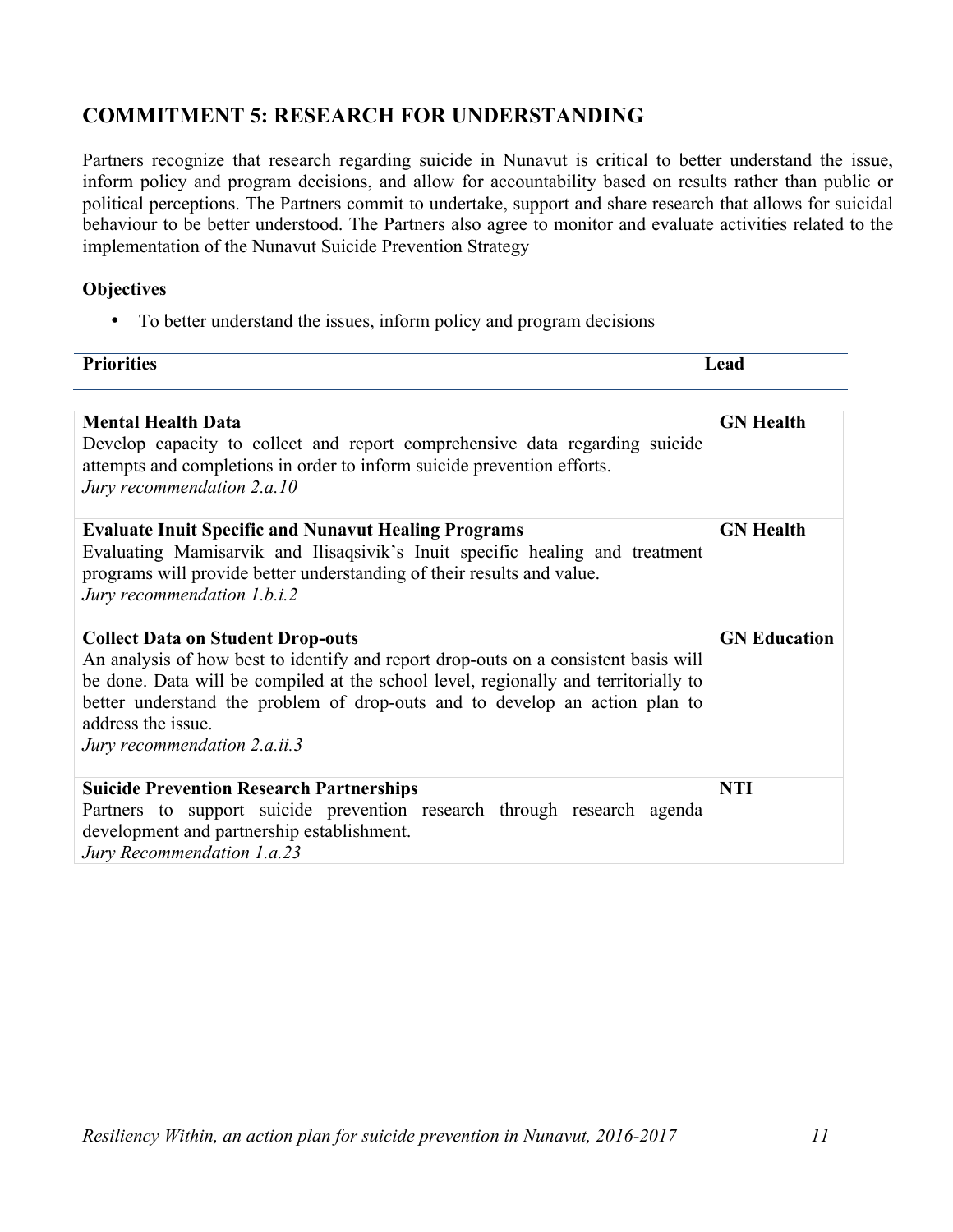## **COMMITMENT 6: COMMUNICATE WITH NUNAVUMMIUT**

General information about mental health, suicide and best practices in suicide prevention must be easily accessible to Nunavummiut. In addition, information about the ongoing implementation of this Strategy and Action Plan must be communicated to Nunavummiut in an inclusive and open manner. The Partners commit to continuing the public engagement process.

#### **Objectives**

• Public engagement through informed and meaningful dialogue

| <b>Priorities</b> | ead.          |
|-------------------|---------------|
| --------          | $- - - - - -$ |
|                   |               |

| <b>Mental Health Promotion/ Public Awareness Campaign</b><br>Develop and design a framework for a mental health awareness and suicide<br>prevention campaign in Nunavut. Begin production of campaign.<br>Jury recommendation 1.a.18 and 2.a.i.4                                              | <b>GN Health</b>                       |
|-----------------------------------------------------------------------------------------------------------------------------------------------------------------------------------------------------------------------------------------------------------------------------------------------|----------------------------------------|
| <b>Social Responsibility Campaign</b><br>A public awareness campaign targeted at responsible use of beverage alcohol will<br>be developed, with youth being one audience.<br>Jury recommendation 2.a.iii.2                                                                                    | <b>GN Finance</b>                      |
| <b>CASP Conference</b><br>The Kamatsiaqtut Helpline will host the Canadian Association for Suicide<br>Prevention (CASP) Conference in Nunavut in October 2016. This conference will<br>identify gaps, review best practices and allow for north-to-north learning.<br>Jury recommendation 2.h | Kamatsiaqtut<br>(GN EIA<br>and<br>NTI) |
| <b>Naniiliqpita: Suicide Prevention</b><br>NTI to dedicate a section of Naniiliqpita or similar publications to communicate<br>updates around ongoing suicide prevention efforts and resources available to Inuit.<br>Jury recommendation 1.a.27, 1.a.36                                      | <b>NTI</b>                             |
| <b>Meaningful Language and Terminology</b><br>Inuit Uqausinginnik Taiguusiliuqtiit develops and standardizes the Inuit language<br>and is researching meaningful terms for emotions, mental health and suicide.<br>NSPS Partners are participating.<br>Jury recommendation 1.a.40 and $2f$    | <b>IUT</b><br>(GN C&H)                 |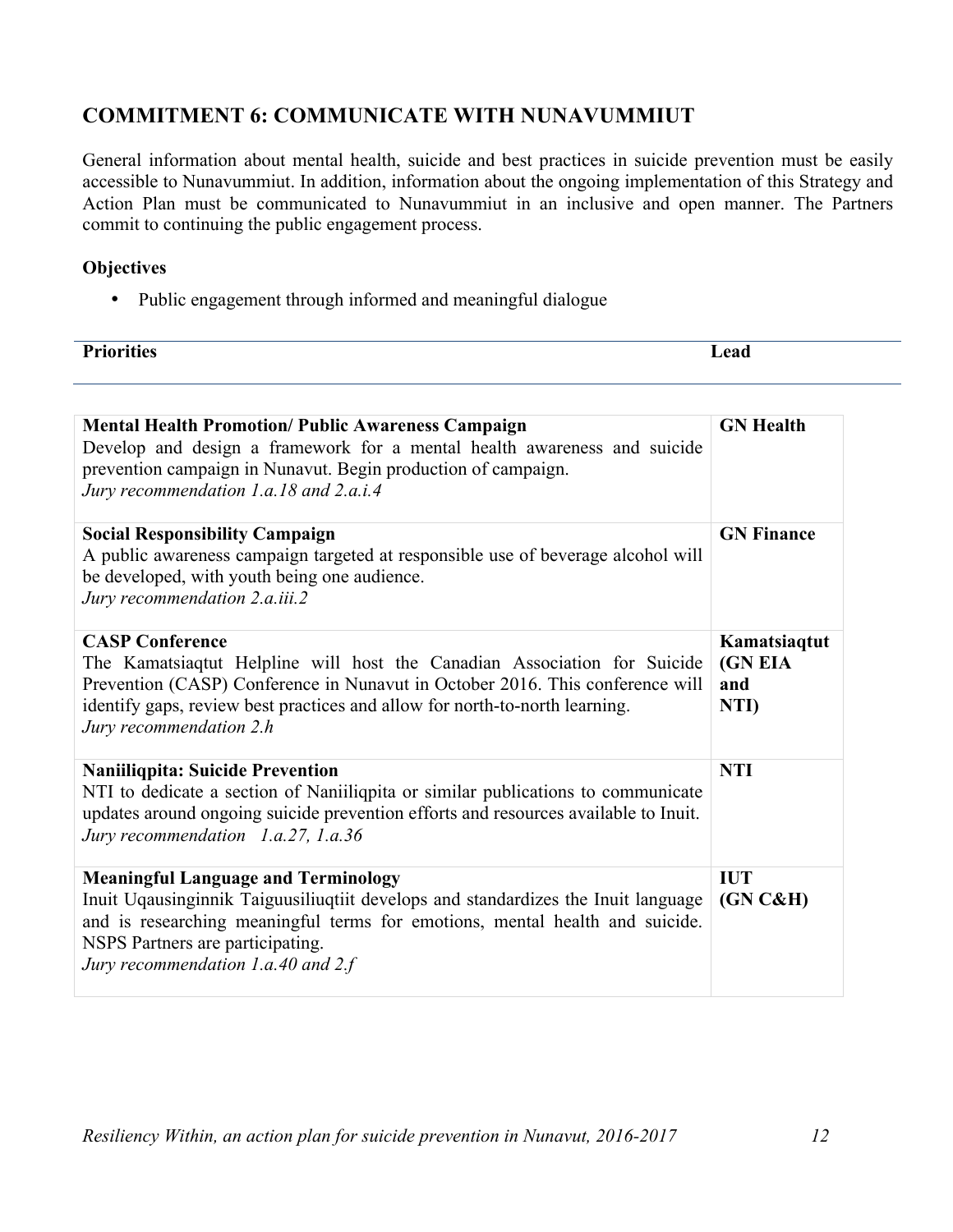## **COMMITMENT 7: EARLY CHILDHOOD DEVELOPMENT**

The Partners recognize the primary role that maternal, newborn and child health programs and parental involvement play in providing protective factors for Nunavummiut. Early childhood development opportunities, access to quality daycare, access to proper nutrition and measures to ensure that children are protected from abuse and neglect will provide protective factors to Nunavut children that will stay with them throughout their lives and break the cycle of historical trauma.

#### **Objectives**

• Fostering healthy development in the next generation

| <b>D</b><br>- - | $\sim$<br>-2012<br>----- |
|-----------------|--------------------------|
|                 |                          |

| <b>Preventing Child Sexual Abuse</b><br>The Department of Family Services will develop an evidence informed strategy to<br>prevent, assess, identify and respond to child sexual abuse.<br><b>Inunnguiniq Parenting Program Facilitator Training</b><br>Inunnguiniq Parenting Program, based on needs identified by Nunavummiut,<br>includes Inuit perspectives on child-rearing, roles of parents, stages of<br>development, positive discipline methods, wellness counselling and healing from<br>trauma, and exploration of ourselves through reflection. Elders participate in the<br>delivery of the workshop. This funding will allow five facilitator training<br>programs.<br>Jury recommendation 2.a.iv.2, 1.b.ii and 2.f                                                                                                                   | <b>GN</b><br>Family<br><b>Services</b><br><b>GN</b><br>Family<br><b>Services</b> |
|------------------------------------------------------------------------------------------------------------------------------------------------------------------------------------------------------------------------------------------------------------------------------------------------------------------------------------------------------------------------------------------------------------------------------------------------------------------------------------------------------------------------------------------------------------------------------------------------------------------------------------------------------------------------------------------------------------------------------------------------------------------------------------------------------------------------------------------------------|----------------------------------------------------------------------------------|
| <b>Support Parents and Communities</b><br>Create seven Family Resource Worker positions to provide additional support to<br>families and communities in partnership with CSSW positions across Nunavut.<br>The Family Resource Workers will provide support to families through parenting<br>groups; work with schools to provide supports for children who are deemed at<br>medium to high risk; develop and facilitate information sessions for families and<br>children; provide support to foster families; and conduct regular visits with<br>children in care. The outcome of this initiative will be stable, experienced and<br>trusted teams with knowledge of Inuktitut, Inuit culture and the communities that<br>will assist in further developing the health and wellness of communities from<br>within.<br>Jury recommendation 2.a.iv.2 | <b>GN</b><br>Family<br><b>Services</b>                                           |
| <b>Family Violence Shelter</b><br>Additional financial resources to ensure that Family Violence facilities are<br>adequately resourced and able to operate at the level required; provide training<br>opportunities for Family Violence Shelter employees; and support the<br>development and implementation of programs and services to reduce the incidence<br>of family violence in Nunavut.                                                                                                                                                                                                                                                                                                                                                                                                                                                      | <b>GN</b><br>Family<br><b>Services</b>                                           |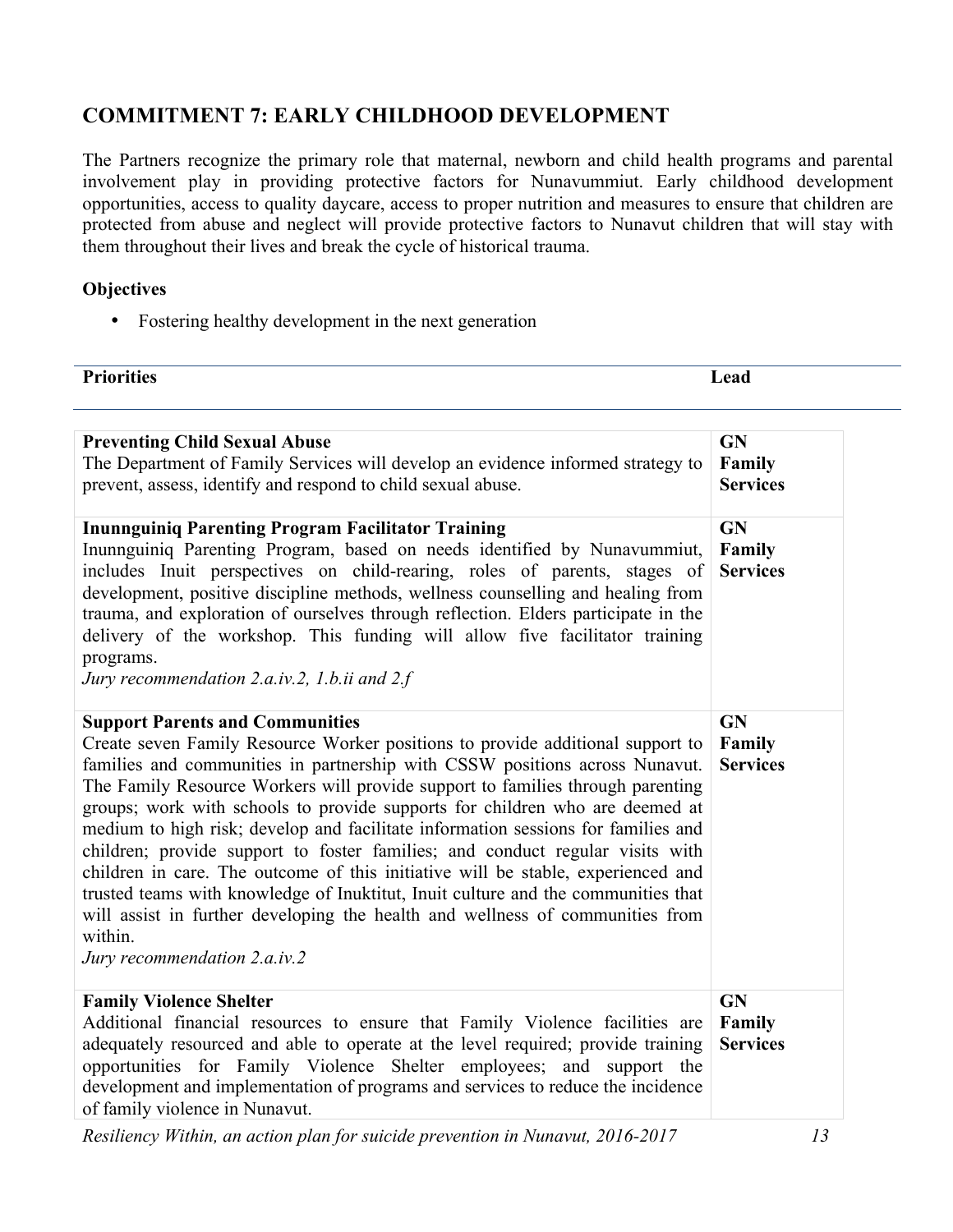| <b>Additional Community Social Service Workers</b><br>Two additional CSSW staff to the Iqaluit Area Office for providing care for<br>vulnerable Nunavummiut who are at high risk, increase the ability of the office to<br>provide service on a timely basis and improve its ability to meet workload and<br>compliance standards.                                                                                                                                                                                                                                                                                 | GN<br>Family<br><b>Services</b> |
|--------------------------------------------------------------------------------------------------------------------------------------------------------------------------------------------------------------------------------------------------------------------------------------------------------------------------------------------------------------------------------------------------------------------------------------------------------------------------------------------------------------------------------------------------------------------------------------------------------------------|---------------------------------|
| <b>Expansion of Guided Reading Books for Early Childhood</b><br>The Department of Education has initiated a literacy framework that incorporates<br>levelled literacy and guided reading and writing instruction for schools. In order to<br>support childcare facilities and promote early literacy and school preparedness, it<br>will explore the development of pre-K reading levels and the production of guided<br>reading books and educator resources to support quality instruction for early<br>childhood education, including social-emotional topics with NSPS partners.<br>Jury recommendation 1.a.15 | <b>GN Education</b>             |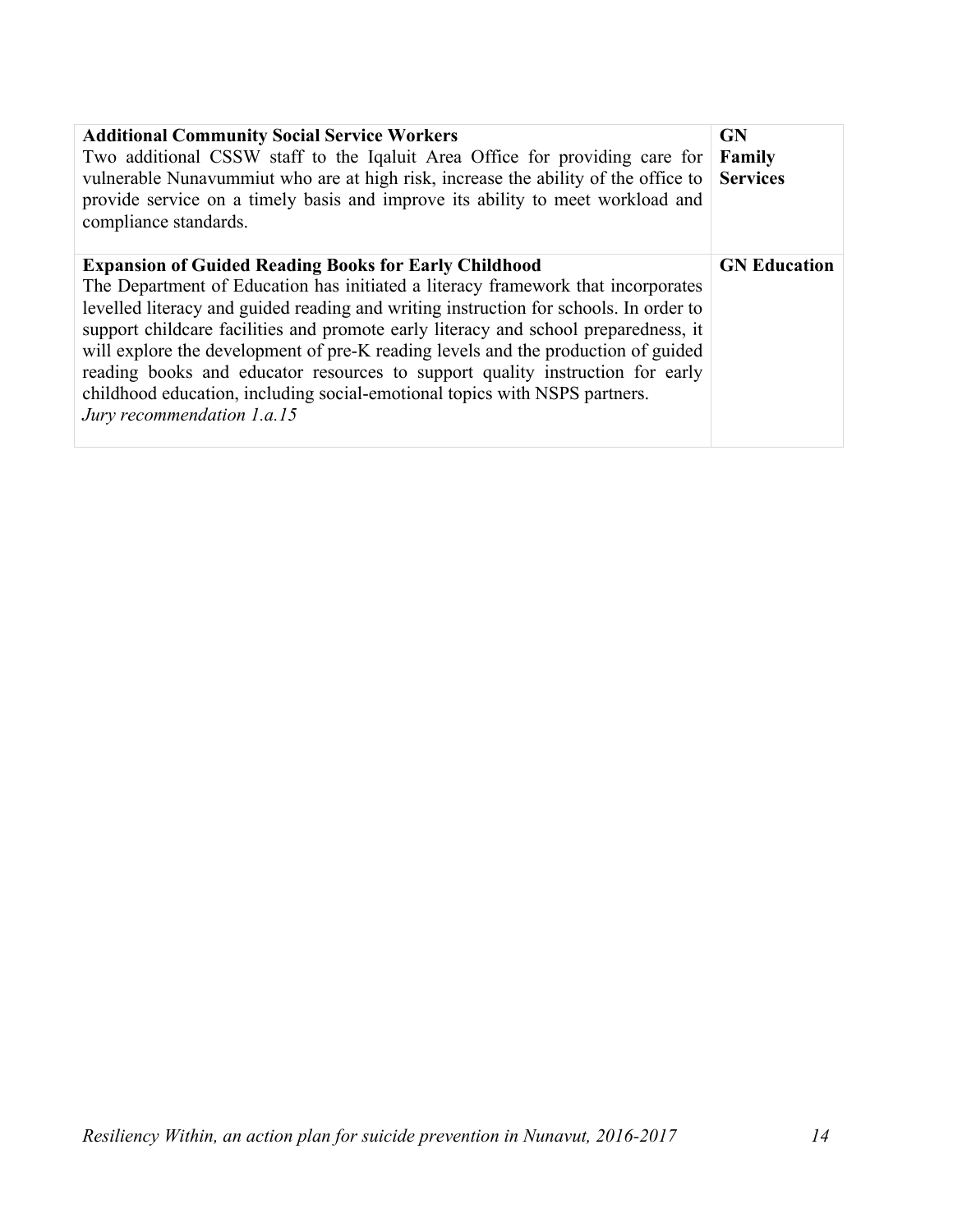## **COMMITMENT 8: SUPPORT COMMUNITY DEVELOPMENT**

Partners agree that improving well-being is instrumental in preventing suicide. Communities must play a central role in all aspects of this Strategy, but a primary role will be to provide programs and services that encourage and build healthier individuals and families. To enable communities to identify and act on their own community-development priorities, the Partners will ensure that communities can access funding for their social and cultural priorities with an emphasis on increasing community-development capacity.

#### **Objectives**

• Support community members to engage in local solutions

| <b>Priorities</b> | ead       |
|-------------------|-----------|
|                   | - - - - - |

| <b>Firearms Safety</b><br>In partnership with Hunters & Trapper Organizations, Wildlife Offices and the<br>RCMP, the department of Health will continue the firearms safety program,<br>including the purchase and distribution of trigger locks, training trainers for the<br>Canadian Firearms Safety Course and developing materials to promote gun safety.<br>Jury recommendation 1.a.30 | <b>Community</b><br><b>Organizations</b><br>(GN Health) |
|----------------------------------------------------------------------------------------------------------------------------------------------------------------------------------------------------------------------------------------------------------------------------------------------------------------------------------------------------------------------------------------------|---------------------------------------------------------|
| <b>Lock Boxes Pilot</b><br>Elders in Igloolik built boxes to store fuel and protect youth from impulsive<br>behaviours and addictions. Funding will be available by contribution program to<br>pilot test, the building of lockable boxes and distribute, with priority to programs<br>that actively promote intergenerational experiences.<br>Jury recommendation 1.b.ii and 1.a.30         | <b>Community</b><br>organizations<br>(GN Health)        |
| <b>Pilot Grief Support Networks</b><br>Community organizations will be supported to pilot intergenerational grief support<br>networks. Funding will be available by a contribution program to allow for<br>community members to obtain training, rent space, pay honorarium to elders and<br>purchase supplies.<br>Jury recommendation 2.a.iii.1, 2.e, 1.b.ii, 2.f and 1.a.30                | <b>Community</b><br>organizations<br>(GN Health)        |
| <b>GREAT Program</b><br>The GREAT program is a pilot collaboration between the Career Development<br>Services and Income Assistance Divisions. The purpose of the program is to help<br>income assistance clients transition into the labour force and successfully meet the<br>obligation of employment and/or education or training productive choices.                                    | <b>GN</b><br>Family<br><b>Services</b>                  |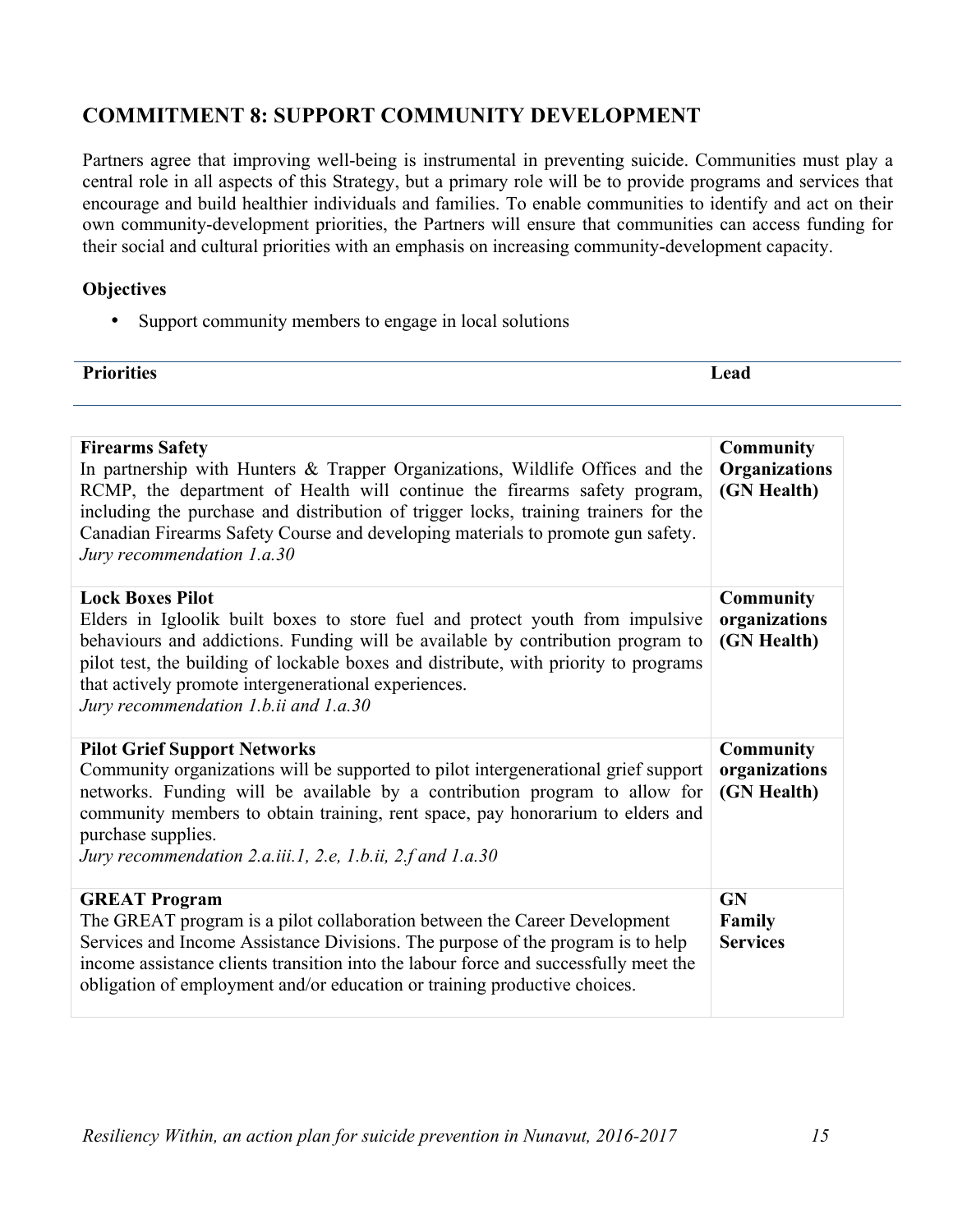| <b>Wellness Committees</b><br>Increase capacity of local Wellness Committees to plan and take action regarding<br>suicide prevention and other issues of local concern or identified opportunity. (It<br>should be noted that each community identifies local priorities and develops their<br>own plan, thus, suicide prevention may or may not be included.)<br>Jury recommendation 1.a.30                             | <b>GN</b> Health                       |
|--------------------------------------------------------------------------------------------------------------------------------------------------------------------------------------------------------------------------------------------------------------------------------------------------------------------------------------------------------------------------------------------------------------------------|----------------------------------------|
| <b>Trapper Training and Support Program</b><br>Develop a Trapper Training and Support Program to encourage participation as a<br>lifestyle and source of income.<br>Jury recommendation 2.a.7                                                                                                                                                                                                                            | GN<br><b>Environment</b>               |
| <b>Men and Boys Initiatives (MBI) Grant</b><br>The MBI provides grants to individuals, community non-profit organizations and<br>municipal corporations to provide ongoing services for men and boys of all ages or<br>develop new initiatives to target the specific needs of boys and young men<br>between the ages of 15 and 24.                                                                                      | <b>GN</b><br>Family<br><b>Services</b> |
| <b>Land Program Assessment</b><br>Assess the existence of community organizations in order to identify culturally-<br>based suicide prevention and wellness land programs that could be replicated<br>across the territory.<br>Jury recommendation 2.a.7                                                                                                                                                                 | <b>GN</b><br><b>Environment</b>        |
| <b>Support Local Alcohol Education Committees</b><br>Increase supports to Alcohol Education Committees in communities through<br>honoraria for members to ensure an adequate complement of members of the<br>Committees.<br>Jury recommendation 2.a.8                                                                                                                                                                    | <b>GN Finance</b>                      |
| <b>Social Assistance Review</b><br>The Department of Family Services is reviewing all programs under Income<br>Assistance and will make changes to ensure they meet the needs of all<br>Nunavummiut. In accordance with Sivumut Abluqta, the Department is working to<br>ensure that those who truly need the support receive it, while also investing in<br>economic development to secure a prosperous future for all. | <b>GN</b><br>Family<br><b>Services</b> |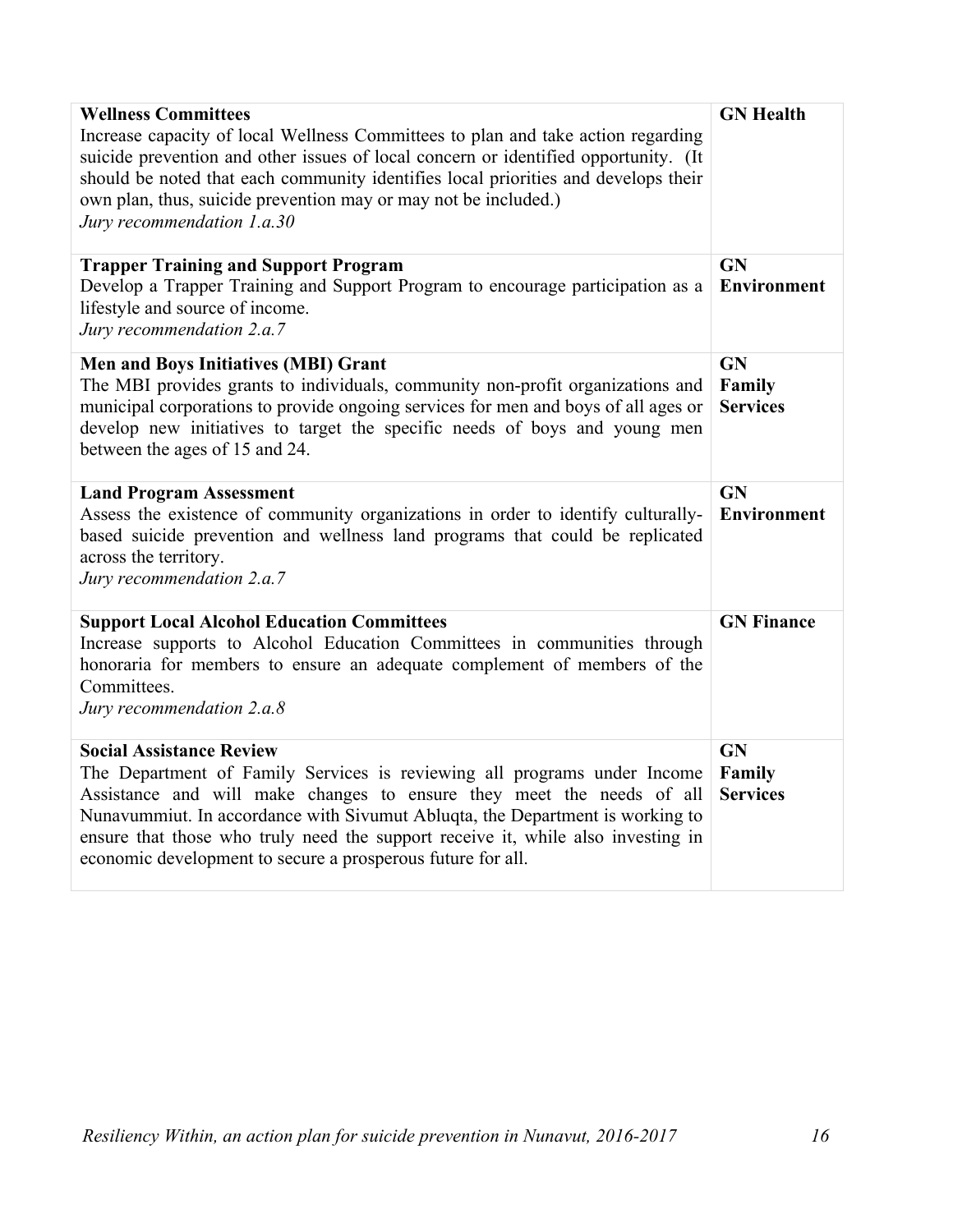#### **REVIEWING PROGRESS**

The Partners have been working together for twelve years and for the past five years have been guided by the Nunavut Suicide Prevention Strategy. A June 2015 evaluation of the strategy identified the need for baseline data to enable long-term monitoring and program reviews.

The Partners acknowledge important work initiated by the Chief Coroner and the RCMP to improve baseline data collected. This work will be expanded by the department of Health's mental health data collection and department of Education's student drop out data collection. This information is critical for long-term reviews.

Partners recognize that reviewing a one-year Action Plan, in isolation of the history of working together and with limited baseline data, is difficult. The review of this one-year Action Plan will focus on short-term indicators.

| Commitment                                   | Objective                                                                                        | <b>Indicators</b>                                                                                                                                                                                                                                                                             |
|----------------------------------------------|--------------------------------------------------------------------------------------------------|-----------------------------------------------------------------------------------------------------------------------------------------------------------------------------------------------------------------------------------------------------------------------------------------------|
| 1. Focused and<br>Active<br>Approach         | Organizations and<br>individuals mobilize<br>to participate in<br>suicide prevention             | Stakeholders reporting understanding of individual and<br>$\bullet$<br>organizational roles in suicide prevention<br>Inter-departmental and interagency opportunities to<br>$\bullet$<br>collaborate<br>Local, regional and territorial committees established<br>٠<br>and meeting regularly  |
| 2. Continuum of<br>Mental Health<br>Services | Nunavummiut have<br>access to a<br>continuum of mental<br>health services                        | Stakeholders reporting awareness of programs, services<br>٠<br>and supports<br>Mental Health employees reporting understanding of<br>$\bullet$<br>standards and procedures<br>Stakeholders reporting participation in safety plans and<br>$\bullet$<br>counselling for at risk family members |
| 3. Equip Youth<br>to Cope with<br>Adversity  | Equip our growing<br>youth population<br>with skills and<br>knowledge                            | Facilitators report capabilities in running youth programs<br>٠<br>Number of attendees in training programs<br>٠<br>Partners understand next steps in introducing social-<br>emotional curriculum<br>Resources reviewed, adapted and pilot tested<br>$\bullet$                                |
| 4. Training                                  | Individuals feel<br>competent providing<br>support, in their jobs<br>and as community<br>members | Stakeholders reporting competence to provide support<br>$\bullet$<br>Front-line staff self-reporting understanding of Inuit<br>$\bullet$<br>culture, history, risk and protective factors<br>Number of attendees in training programs<br>$\bullet$                                            |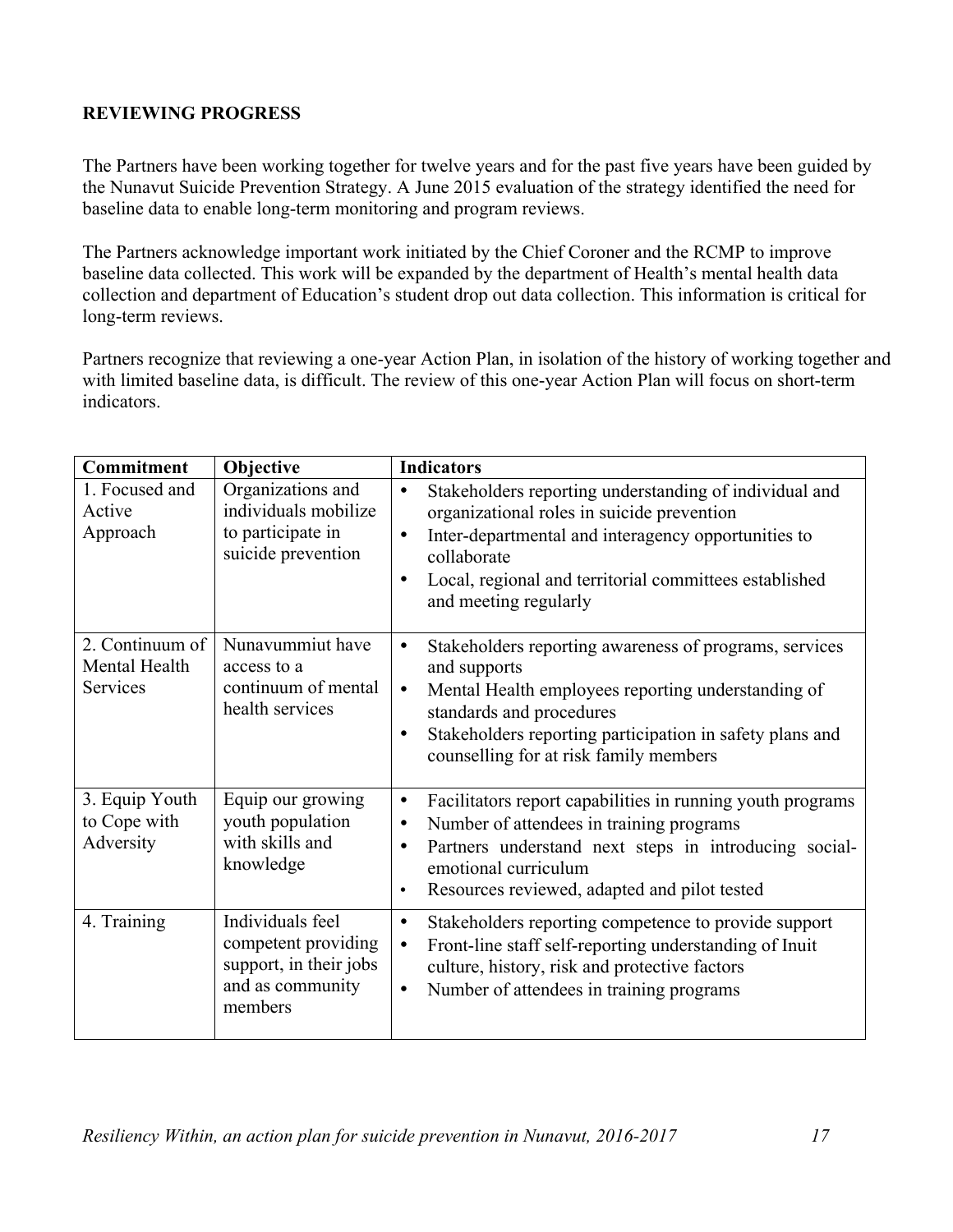| 5. Research for<br>Understanding       | Better understanding<br>of the issue,<br>informed policy and<br>program decisions | Funders report using Inuit-specific program evaluations<br>in their work.<br>Stakeholders report accessing relevant baseline data<br>$\bullet$                                   |
|----------------------------------------|-----------------------------------------------------------------------------------|----------------------------------------------------------------------------------------------------------------------------------------------------------------------------------|
| 6. Communicate<br>with<br>Nunavummiut  | Public engagement<br>through informed<br>and meaningful<br>dialogue               | Stakeholders reporting awareness of programs, services<br>٠<br>and supports<br>Stakeholders report Inuit language terms are meaningful<br>٠<br>Number of attendees of conference |
| 7. Early<br>Childhood<br>Development   | Healthy<br>development in the<br>next generation                                  | Facilitators report capabilities in running parenting<br>٠<br>programs<br>Number of attendees in training programs<br>٠<br>Clients report additional support available<br>٠      |
| 8. Support<br>Community<br>Development | Support community<br>members to engage<br>in local solutions                      | Stakeholders report access to supports<br>٠<br>Number of local committee members engaged<br>$\bullet$<br>Number of clients transitioned to labour force<br>$\bullet$             |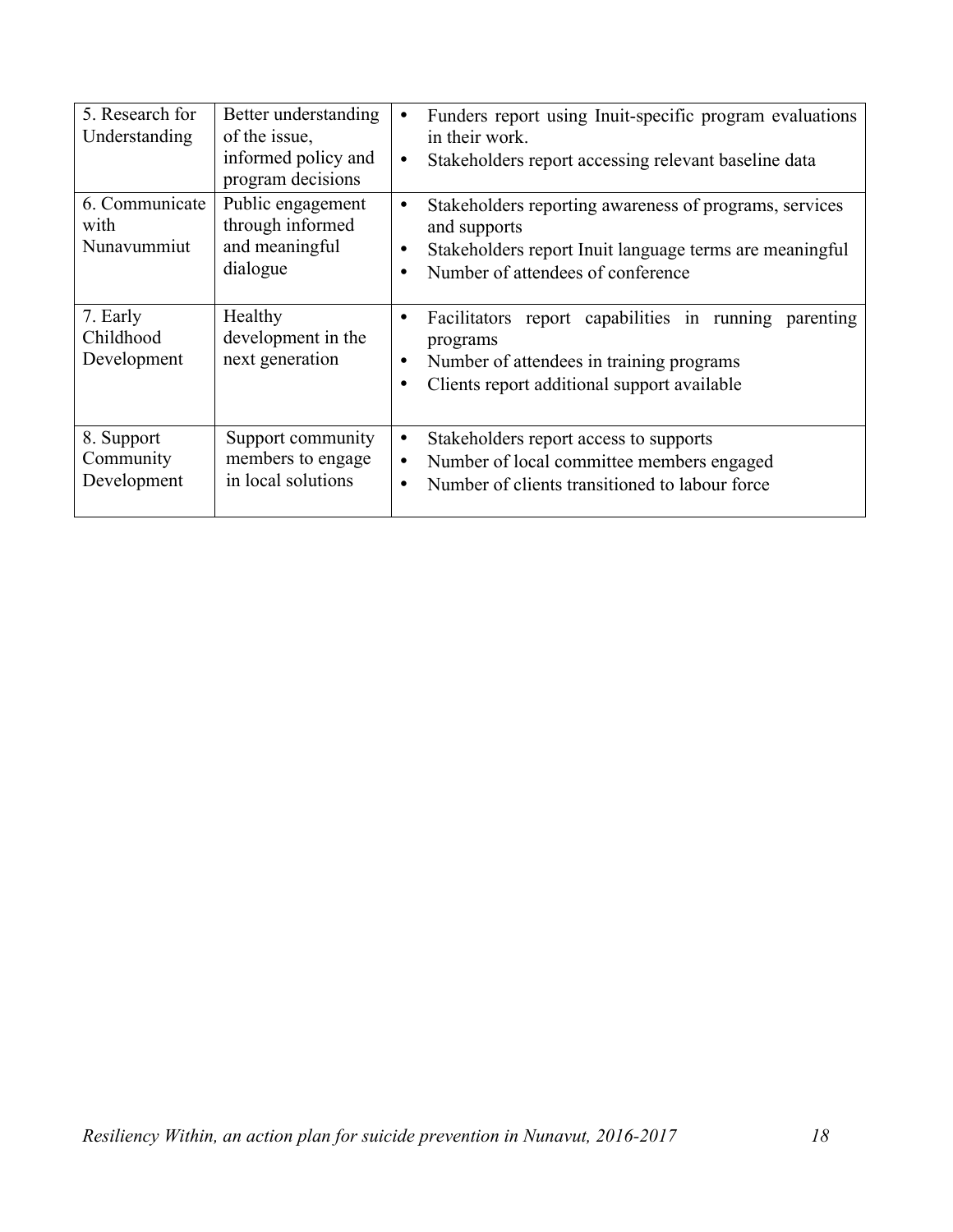### **GLOSSARY**

**At-risk -** An individual who is more likely or at greater potential to engage in suicidal ideation or behaviour.

**Child –** Children from the age zero to 12 years.

**Help seeking -** When an individual asks for help or support in order to cope with adverse life events or other difficult circumstances.

**Interagency collaboration –** When people from different organizations join together for the purpose of achieving common goals; in this case, improved mental health and wellness.

**Outcomes –** Refers to what an action/initiative is expected to achieve through its implementation.

**Postvention -** A strategy or approach that is implemented after a death by suicide has occurred. It is aimed at supporting families, friends, colleagues and others grieving as a result of a suicide.

**Protective factors -** Refers to anything that helps prevent or reduce vulnerability to suicidal behaviors. It includes capacities, qualities, environmental and personal resources that drive individuals towards growth, stability and health.

**Resilience -** Capacities within a person that promote positive outcomes, such as mental health and wellbeing, and provide protection from factors that might otherwise place that person at risk of suicide.

**Risk factors -** Characteristics or conditions that increase the chance that a person may try to take their own life. The more risk factors, the greater the risk of suicide ideation or behaviour.

**Social Determinants of Health -** Refers to the range of factors that influence the health status of individuals or populations. Key social determinants of Inuit health include: quality of early childhood development; culture and language; livelihoods; income distribution; housing; personal safety and security; education; food security; availability of health services; mental wellness; and the environment.

**Suicide -** The act of purposely ending one's life.

**Suicidal Ideation –** Thoughts about attempting or completing suicide.

**Suicide Risk –** The risk of suicide in the near future.

**Suicide Prevention -** Actions or initiatives to reduce the risk of suicide among a population or specific target groups.

**Support –** Assistance with the burden or the weight of an issue, problem or adversity. Support can take many forms, including information provision, services and face-to-face counselling.

**Trauma** – Refers to an experience that overwhelms an individual's capacity to cope. Trauma can include events experienced early in life—for example, as a result of child abuse, neglect, disrupted attachment or witnessing violence—or later in life, such as violence, accidents, natural disasters, war, sudden unexpected loss and other life events that are out of one's control.

**Youth -** Young people from the age of 13 to 24 years